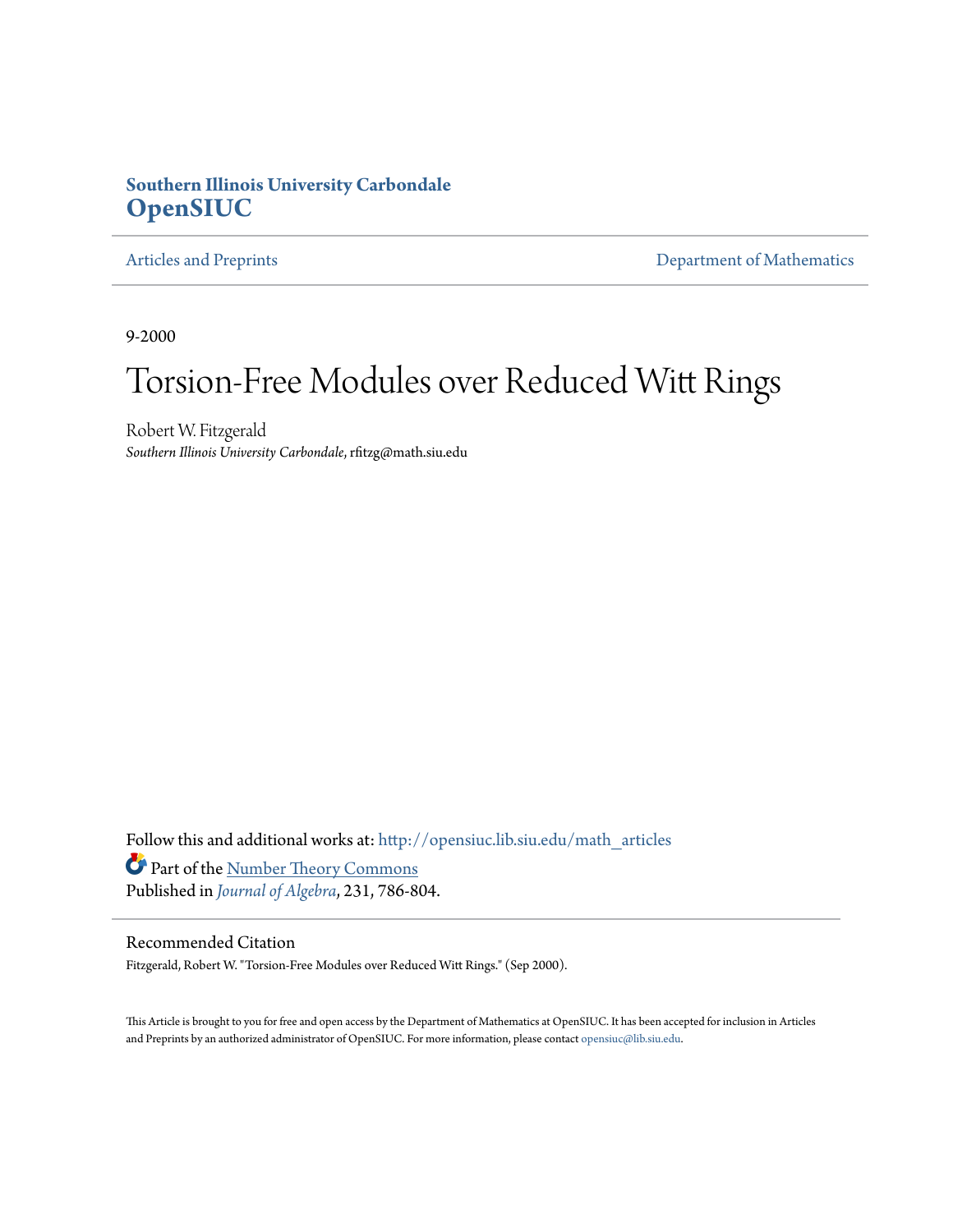# TORSION-FREE MODULES OVER REDUCED WITT RINGS

ROBERT W. FITZGERALD

Southern Illinois University

Abstract. We compute the genus class group of a torsion-free module over a reduced Witt ring of finite stability index. This is applied to modules locally isomorphic to odd degree extensions of formally real fields.

A ring-order  $|7|$  is a reduced, noetherian ring R of dimension 1 such that its integral closure R is finitely generated over R. A simple example is the Witt ring of a Pythagorean field with a finite square class group. For a ring-order  $R$ , Weigand and Guralnick [6] have defined the genus class group,  $Genus(M)$ , of a torsion-free, finitely generated R-module M which consists of the modules locally isomorphic to  $M$ . They show:

(0.1) 
$$
1 \to K_M \to (\tilde{R}/\mathcal{C})^* \to \text{Genus}(M) \to \text{Pic}(\tilde{R}) \to 1
$$

is exact, where C is the conductor  $(R: R)$  and  $K_M$  can be explicitly described. Our goal is to show (0.1) also holds for reduced Witt rings of finite stability index (which need not be noetherian). This generalizes previous work on projective modules over Witt rings [5] and includes a wider class of odd degree extensions, since, if F is a Pythagorean field and  $K/F$  is an odd degree extension, then  $WK$  is always a torsion-free  $WF$ -module (but rarely a projective  $WF$ -module). The specific class of extensions considered here is: let  $F$  be a formally real field with finite stability index,  $K$  an odd degree extension of  $F$  and r be a formally real field with liftle stability muex, A an odd degree extension of r and<br>suppose  $[K^*/\sum K^{*2}:F^*/\sum F^{*2}]$  is finite. In this case, our result applies to  $(WK)_{red}$  as a  $(WF)_{red}$ -module. Moreover, the result brings out more clearly the crucial role played by the conductor  $\mathcal{C}$ .

For any ring  $A, A^*$  denotes the group of units of  $A$ . All Witt rings are assumed to be real, that is, have orderings. If W is a Witt ring then  $X_W$  (or just X if the choice of ring is understood) is the space of orderings on  $W$ . This is given by the Harrison topology with a basis of clopen sets of the form

$$
H(a_1, \ldots, a_n) = \{ \alpha \in X : a_i >_\alpha 0 \text{ for all } i \},
$$

where the  $a_i$  are in the associated group  $G$  ( $G = F^*/F^{*2}$  in the field case). We will sometimes identify an ordering  $\alpha$  with its character on G writing, for example,  $\alpha(a) = 1$ 

<sup>1991</sup> Mathematics Subject Classification. 11E81.

Key words and phrases. Witt ring, module, Pythagorean field.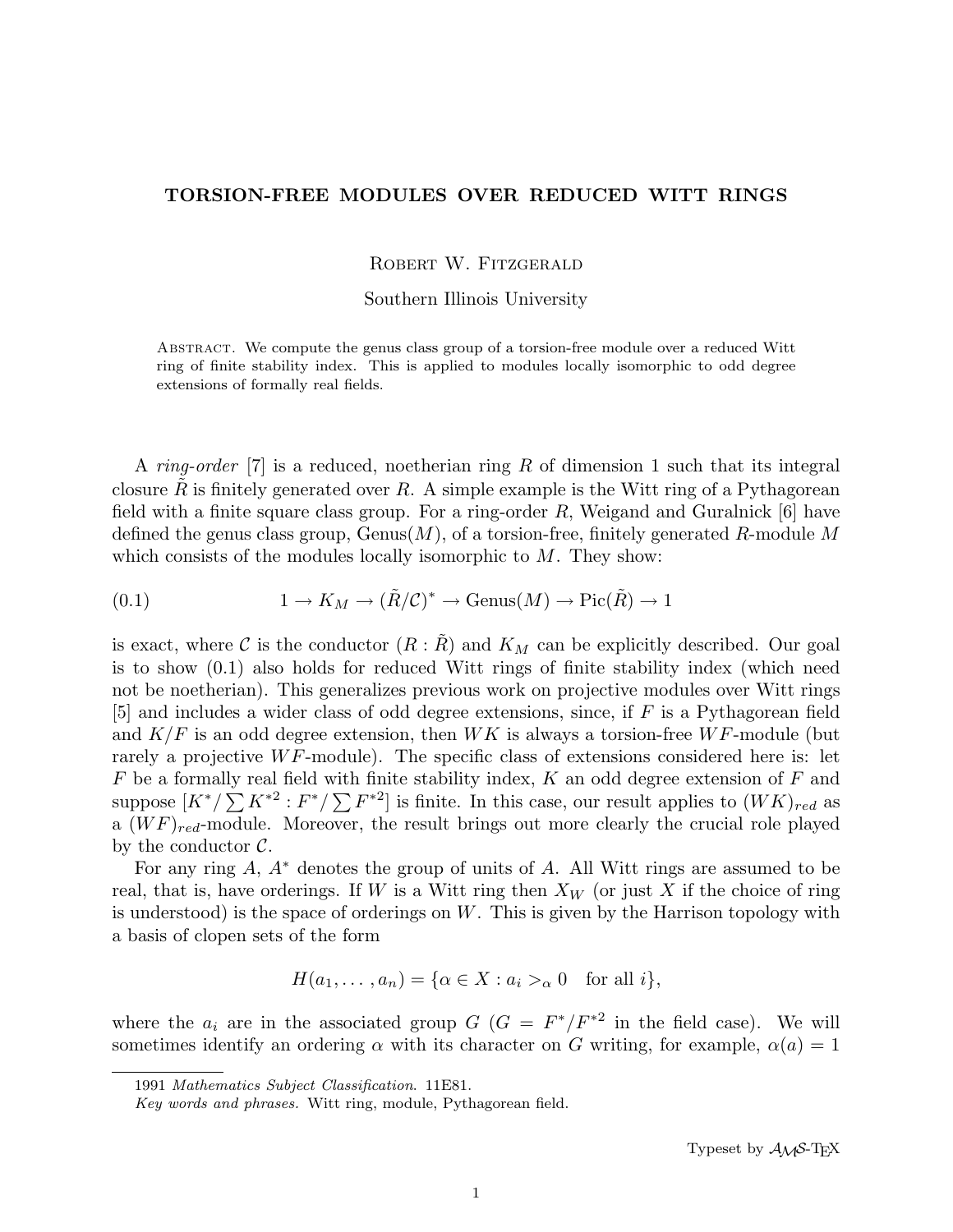instead of  $a >_\alpha 0$ . The signature of a form q with respect to  $\alpha$  will be written  $\hat{q}(\alpha)$ . Give  $\mathbb Z$  the discrete topology. Then  $\hat{q}: W \to \mathbb Z$  is continuous. The ring of continuous functions from W to Z is denoted  $C(W, \mathbb{Z})$ .

R will always denote a reduced Witt ring.  $R$  may be an abstract Witt ring, in the sense of Marshall [9], although the only case of interest is that of the Witt ring of a formally real Pythagorean field  $F$ . For a Witt ring  $W$  there are several conditions equivalent to be being reduced that we will use. Namely, W is reduced iff W is torsion-free iff 2 is a nonzero-divisor iff two forms with the same signature at each ordering are necessarily equal  $[9, 4.20, 4.13, 4.12]$ . This last property allows us to identify R with its image in  $C(X, \mathbb{Z})$ , that is, we will identify a form q with its total signature  $\hat{q}$ . Using this identification, the total quotient ring,  $TQ$ , of R is  $C(X, \mathbb{Q})$ , where again  $\mathbb{Q}$  is given the discrete topology [4, 1.2. The integral closure  $\tilde{R}$  of R in  $TQ$  is  $C(X,\mathbb{Z})$  [4, 1.13].

For a clopen set  $Y \subset X$  let  $e_Y : X \to \mathbb{Z}$  denote the characteristic function of Y, that is,  $e_Y(\alpha) = 1$  if  $\alpha \in Y$  and  $e_Y(\alpha) = 0$  if  $\alpha \notin Y$ . Note  $e_Y \in C(X, \mathbb{Z}) = R$ . We have that  $Pic(R) = 1$  [4, 1.1] so that our goal is the short exact sequence:

(0.2) 
$$
1 \to K_M \to (\tilde{R}/\mathcal{C})^* \to \text{Genus}(M) \to 1,
$$

where  $K_M$  contains the image of  $\tilde{R}^* \to (\tilde{R}/\mathcal{C})^*$ .

 $E_n$  will denote the group of exponent 2 and order  $2^n$ . Let  $t_1, \ldots, t_n$  be a set of genrators for  $E_n$ .  $E_\infty$  will be the countably generated group of exponent 2, with generators  $t_1, \ldots, t_n, \ldots$  R[ $E_n$ ] is the group ring extension of R by  $E_n$ ; it is also a reduced Witt ring. If  $R_1$  and  $R_2$  are reduced Witt rings the fiber product is:

$$
R_1 \sqcap R_2 = \{ (q_1, q_2) \in R_1 \oplus R_2 : \dim(q_1) \equiv \dim(q_2) \pmod{2} \}.
$$

 $R_1 \sqcap R_2$  is also a reduced Witt ring.

The abelian group  $C(X, R)/R$  is 2-primary torsion [9, 7.14]. The *stability index* of R, st(R), is the least  $k \geq 0$  such that  $2^k C(X, \mathbb{Z}) \subset R$  (equivalently, the least k with  $2^k$  in the conductor C). If there is no such k then  $st(R)$  is infinite.

A subgroup  $T \subset G$  is a fan if (i)  $-1 \notin T$ , (ii) if  $a, b \in T$  then every element represented by the binary form  $\langle a, b \rangle$  is in T, and (iii) every subgroup  $S \subset G$  of index 2, containign T but not  $-1$ , is an ordering. Suppose the index  $[G : T]$  is finite, say n. Let  $X/T$  denote the set of orderings that contain T. Then  $|X/T|$  equals the number of subgroups of index 2 of  $G/T$  that do not contain  $-T$ , namely  $|X/T| = 2^{n-1}$ . We have [9, 7.16] that:

$$
st(R) = sup\{k : \text{there exists a fan } T \text{ with } |X/T| = 2^k\}.
$$

#### 1. Basics.

We begin by justifying the assumption that  $R$  has finite stability index. For ring-orders A, the integral closure is finitely generated over A. The first use of this in [6] is to get a non-zero-divisor in the conductor  $\mathcal{C}$ . But if X is infinite then R is not finitely generated over R and C may be 0. The assumption that the stability index is finite gives a power of 2, a non-zero-divisor, in the conductor. This assumption may not be necessary but (0.2) can fail if the stability index is infinite. We verify these assertions.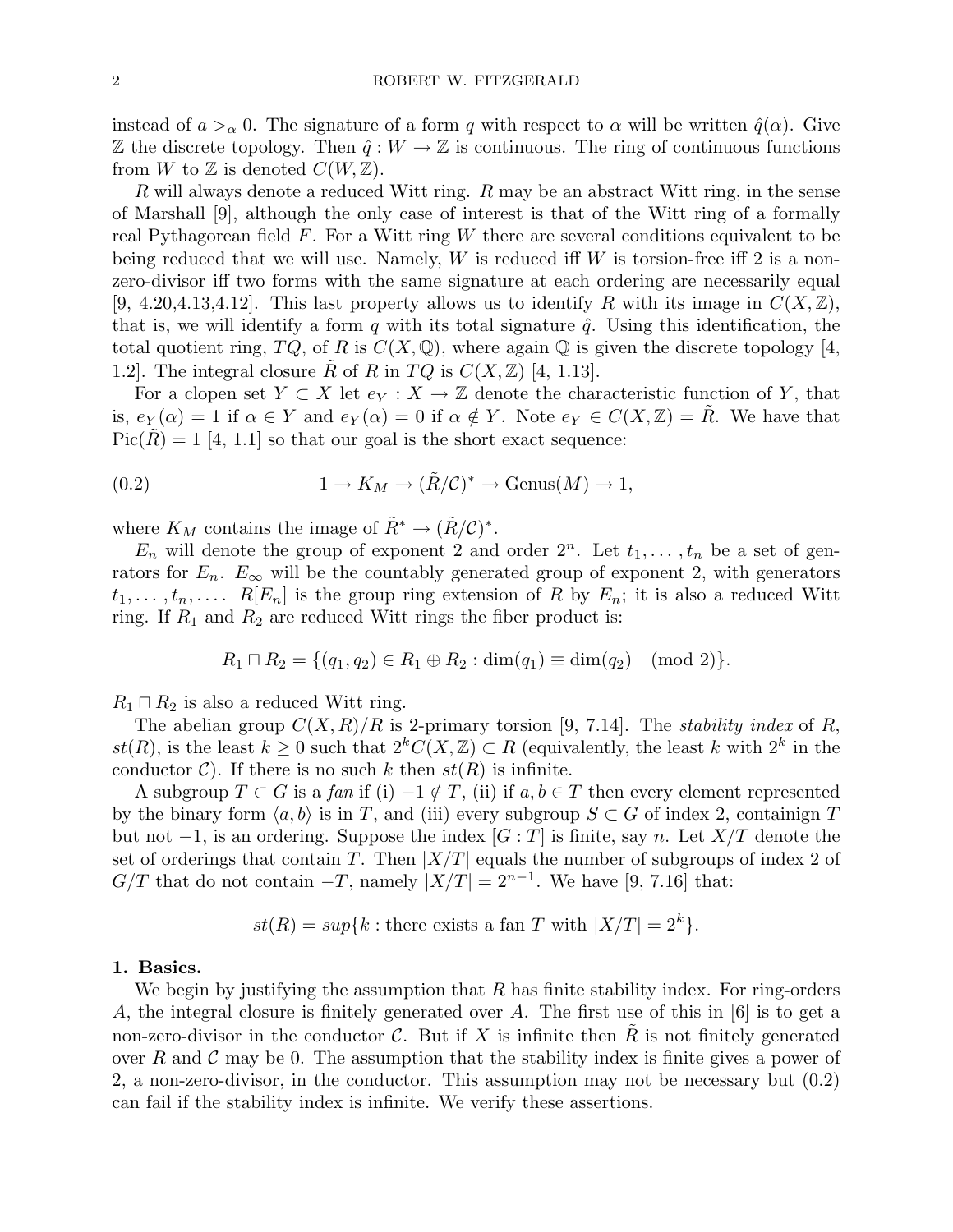# Lemma 1.1.

- (1) If X is infinite then  $\tilde{R}$  is not a finitely generated R-module.
- (2) If  $R = \mathbb{Z}[E_{\infty}]$  then  $\mathcal{C} = 0$  and (0.2) fails.

*Proof.* (1) Suppose instead that  $\tilde{R}$  is generated by  $f_1, \ldots, f_n$  over R. Find a disjoint clopen cover  $\{Y_j : 1 \le j \le t\}$  of X such that each  $f_i|Y_j$  is constant, say  $k_{ij} \in \mathbb{Z}$ . Since X is infinite, some  $Y_j$ , say  $Y_1$ , is infinite. Pick distinct  $\alpha, \beta \in Y_1$  and  $a, b \in F$  such that  $\alpha(b) = 1$ and  $\beta(b) = -1$ . Then  $Z = H(b) \cap Y_1$  is a proper clopen subset of  $Y_1$ . Let  $e_j = e_{Y_j}$ . We have:  $\overline{\phantom{a}}$ 

$$
f_i = \sum_j k_{ij} e_j,
$$

so that  $\tilde{R}$  is generated by  $e_1, \ldots, e_t$ . Write  $e_Z = \sum r_i e_i$ , where each  $r_i \in R$ . Plugging in  $\alpha$  gives  $1 = \hat{r}_1(\alpha)$  while plugging in  $\beta$  gives  $0 = \hat{r}_1(\beta)$ . But  $r_1 \in R$  so that its signatures are either all even or all odd, a contradiction.

(2) Let  $q \in \mathcal{C}$ . Say q has all of its entries in  $span\{-1, t_1, \ldots, t_k\}$ , where the  $t_i$ 's are a subset of the generators of  $E_{\infty}$ . Let  $\alpha \in X$  and let  $\epsilon_i = \alpha(t_i)$  for  $1 \leq i \leq k$ . Choose any  $m \geq k$  and set

$$
Z = H(\epsilon_1 t_1, \ldots, \epsilon_k t_k, t_{k+1}, \ldots t_m).
$$

Let T be the fan spanned by  $\{\epsilon_1 t_1, \ldots, \epsilon_k t_k, t_{m+1}, \ldots\}$  so that  $|X/T| = 2^{m-k}$ . Then there is a unique ordering  $\beta$  in  $Z \cap (X/T)$ , namely the ordering with  $\beta(t_i) = \epsilon_i$  for  $1 \leq i \leq k$ and  $\beta(t_i) = 1$  for  $i > k$ . Now  $qe_Z \in R$  so by the easy half of the Representation Theorem [8, 7.2] we get  $\hat{q}(\beta) \equiv 0 \pmod{2^{m-k}}$ . Since  $\alpha(t_i) = \beta(t_i)$  for  $1 \leq i \leq k$  and all entries of q are combinations of these  $t_i$ , we have  $\hat{q}(\alpha) = \hat{q}(\beta)$ . Thus  $\hat{q}(\alpha) \equiv 0 \pmod{2^{m-k}}$ . But m was arbitrary so  $\hat{q}(\alpha) = 0$ . And  $\alpha$  was arbitrary so  $q = 0$ .

Lastly, suppose (0.2) holds.  $K_M$  contains the image of  $\tilde{R}^*$  in  $(\tilde{R}/\mathcal{C})^*$  so that  $\mathcal{C} = 0$  gives  $K_M = \tilde{R}^*$ . Thus each  $Genus(M) = 1$ . But  $Genus(R) = Pic(R) \neq 1$  by [4, 1.17]. Thus  $(0.2)$  fails.  $\Box$ 

We need some technical results on localizing R and C. Recall [9, 4.18] that the maximal ideals of R are the fundamental ideal  $IR$  of even dimensional forms and all

$$
P(\alpha, p) = \{q \in R : \hat{q}(\alpha) \equiv 0 \pmod{p}\},\
$$

where  $\alpha \in X$  and p is an odd prime. For a maximal ideal m of R, the notation  $R_m$  means the integral closure of  $R_m$ .

**Lemma 1.2.** Let  $m$  be a maximal ideal of  $R$ .

- (1) If  $m = P(\alpha, p)$  for some  $\alpha \in X$  and odd prime p, then  $\tilde{R}_m \cong \mathbb{Z}_{(p)}$  and  $R_m = \tilde{R}_m$ .
- (2) If  $m = IR$  then  $\tilde{R}_m = C(X, \mathbb{Z}_{(2)})$ .

*Proof.* (1) Map  $R_m \to \mathbb{Z}_{(p)}$  by sending  $\varphi/q$  to  $\hat{\varphi}(\alpha)/\hat{q}(\alpha)$ . This is clearly a well-defined surjective homomorphism. Suppose  $\hat{\varphi}(\alpha) = 0$ . By the Regularity Theorem of [1] there exists a  $\psi \in R$  and a positive integer k such that  $\hat{\psi}(\beta) = 2^k$  if  $\hat{\varphi}(\beta) = 0$  and  $\hat{\psi}(\beta) = 0$  if  $\hat{\varphi}(\beta) \neq 0$ . Then  $\psi \notin m$ ,  $\psi \varphi = 0$  and  $\varphi/q = 0/\psi = 0$ . Thus the map is injective as well. Hence  $R_m \cong \mathbb{Z}_{(p)}$ .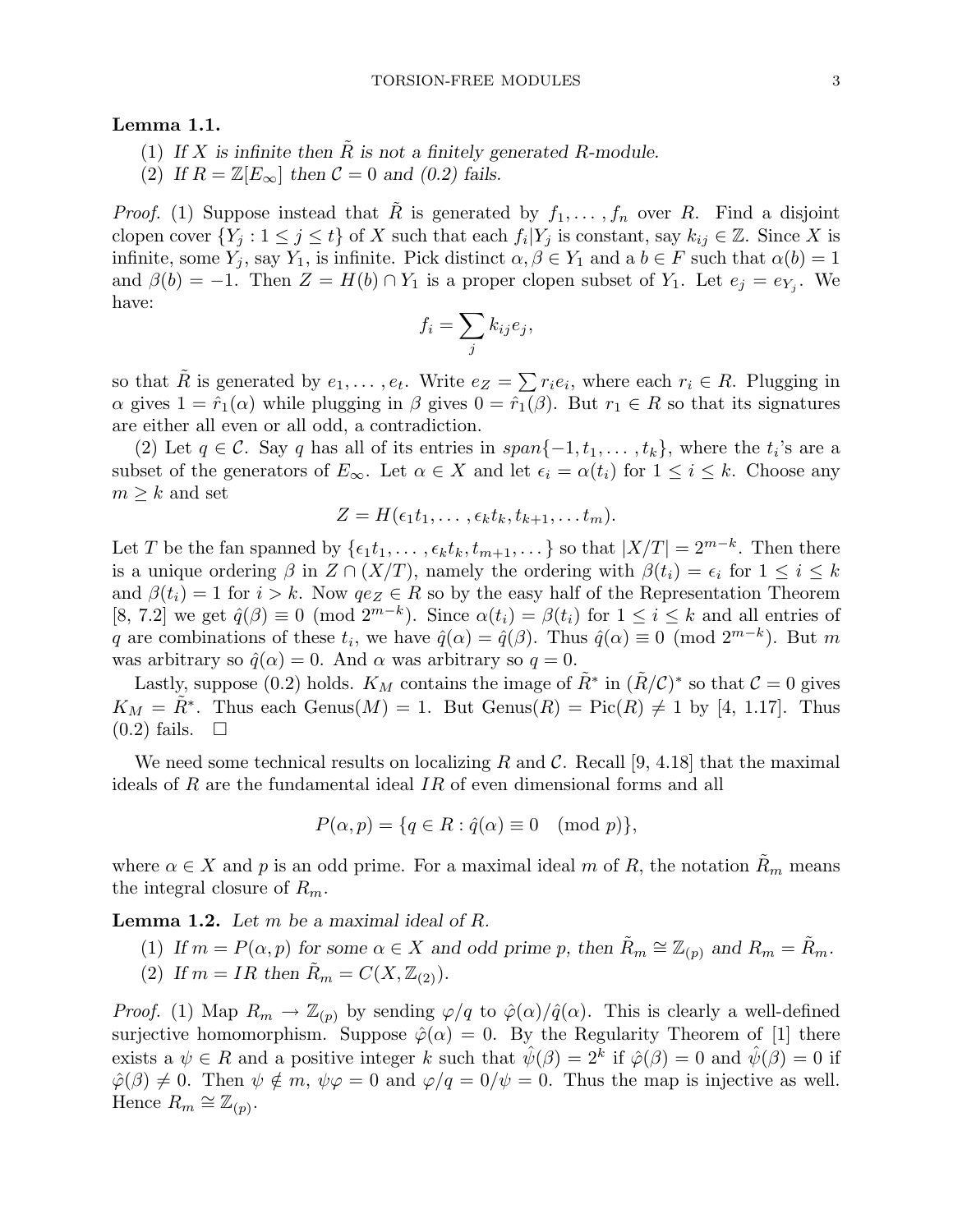$\mathbb{Z}_{(p)}$  is an integral domain so  $R_m$  is also. The total quotient ring of  $R_m$ , call it  $K(m)$ , consists of all fractions, with a non-zero denominator, of elements of  $R_m$ . The isomorphism of the first part extends to an isomorphism of  $K(m)$  onto Q. Since  $\mathbb{Z}_{(p)}$  is integrally closed in  $\mathbb{Q}, R_m$  is integrally closed in  $K(m)$  and  $R_m = R_m$ .

(2)  $R_{IR} \subset C(X,\mathbb{Z}_{(2)}) \subset C(X,\mathbb{Q})$  and  $C(X,\mathbb{Z}_{(2)})$  is integrally closed in  $C(X,\mathbb{Q})$  since  $\mathbb{Z}_{(2)}$  is integrally closed in Q. So we need only check that  $C(X, \mathbb{Z}_{(2)})$  is integral over  $R_{IR}$ . But any  $f \in C(X, \mathbb{Z}_{(2)})$  is a finite  $\mathbb{Z}_{(2)}$ -combination of  $e_Y$ 's and  $e_Y \in C(X, \mathbb{Z})$  is integral over R. Thus f is integral over  $R_{IR}$ .  $\Box$ 

The following is standard when R is finitely generated over R but false in general.

**Lemma 1.3.** For all maximal ideals m of R

$$
(\tilde{R}_m)^* \to (\tilde{R}_m/\mathcal{C}(R_m))^*
$$

is surjective, where  $\mathcal{C}(R_m)$  denotes  $(R_m : R_m)$ .

*Proof.* If  $m \neq IR$  then  $m = \mathcal{P}(\alpha, p)$  for some  $\alpha \in X$  and odd prime p. Then  $R_m = \tilde{R}_m$ by (1.2). So  $\mathcal{C}(R_m) = \tilde{R}_m$  and the result is vacuous. Suppose then that  $m = IR$ . If  $R = \mathbb{Z}$  then again  $R_m = \mathbb{Z}_{(2)} = \tilde{R}_m$  and the result is vacuous. So we may assume  $|X| \geq 2$ . If  $f \in \mathcal{C}(R_m)$  then  $f \in R_m$  so that f can be written as  $h/k$  where  $k(\alpha)$  is odd for all  $\alpha \in X$ . We first claim that if  $h/k \in \mathcal{C}(R_m)$  then  $h(\alpha) \in 2\mathbb{Z}$  for all  $\alpha \in X$ . Choose any clopen subset Y with  $Y \neq \emptyset$ , X. We have  $e_Y(h/k) = \varphi/q$  for some  $\varphi, q \in R$  with q odd dimensional. For  $\alpha \notin Y$  we get  $\hat{\varphi}(\alpha) = 0$ . In particular,  $\varphi$  is even dimensional. For  $\alpha \in Y$ we get  $h(\alpha)/k(\alpha) = \hat{\varphi}(\alpha)/\hat{q}(\alpha)$ . So  $\hat{q}(\alpha)h(\alpha) = k(\alpha)\hat{\varphi}(\alpha)$ , q odd and  $\varphi$  even dimensional gives  $h(\alpha) \in 2\mathbb{Z}$ , proving the claim.

Now  $\tilde{R}_m = C(X, \mathbb{Z}_{(2)})$  by (1.2). Suppose  $f + C(R_m) \in (\tilde{R}_m/\mathcal{C}(R_m))^*$ . Then for some  $g \in C(X, \mathbb{Z}_{(2)})$  we have  $fg - 1 \in C(R_m)$ . Write  $fg - 1 = h/k$  where all  $k(\alpha)$  are odd and all  $h(\alpha)$  are even by the claim. Pick  $\alpha \in X$  and write  $f(\alpha) = a/b$  and  $g(\alpha) = c/d$  where  $a, b, c, d \in \mathbb{Z}$  and  $b, d$  are odd. Then

$$
k(\alpha)(ac - bd) = h(\alpha)bd \in 2\mathbb{Z}.
$$

This implies a is odd. Thus  $f(\alpha) \in (\mathbb{Z}_{(2)})^*$  for all  $\alpha \in X$ . So  $f \in (\tilde{R}_m)^*$ .  $\Box$ 

**Proposition 1.4.** If  $R$  has finite stability index then for every maximal ideal  $m$  we have  $(R_m : \tilde{R}_m) = C_m.$ 

*Proof.* If  $m \neq IR$  then again  $m = \mathcal{P}(\alpha, p)$  for some  $\alpha \in X$  and odd prime p, so that  $R_m = \tilde{R}_m$  by (1.2). Thus  $(R_m : \tilde{R}_m) = R_m$ . The stability index is finite so there is a 2-power in C. Hence  $\mathcal{C}_m = R_m$  also. So suppose  $m = IR$ .

Let  $\varphi/q \in (R_{IR} : \tilde{R}_{IR})$ . Then  $\varphi \in (R_{IR} : \tilde{R})$  and we want to show  $\varphi \in \mathcal{C}$ . Pick an  $\alpha \in X$  with  $\hat{\varphi}(\alpha) \neq 0$ . Pick any fan T with  $\alpha \in X/T$ .  $X/T$  is finite since the stability index is. There exists a clopen  $Y \subset X$  such that  $Y \cap (X/T) = \{ \alpha \}$  since  $X/T$  is finite. Now  $\varphi e_Y = \psi / p$  for some forms  $\psi, p \in R$  with p odd dimensional. Thus  $p\varphi e_Y \in R$ . By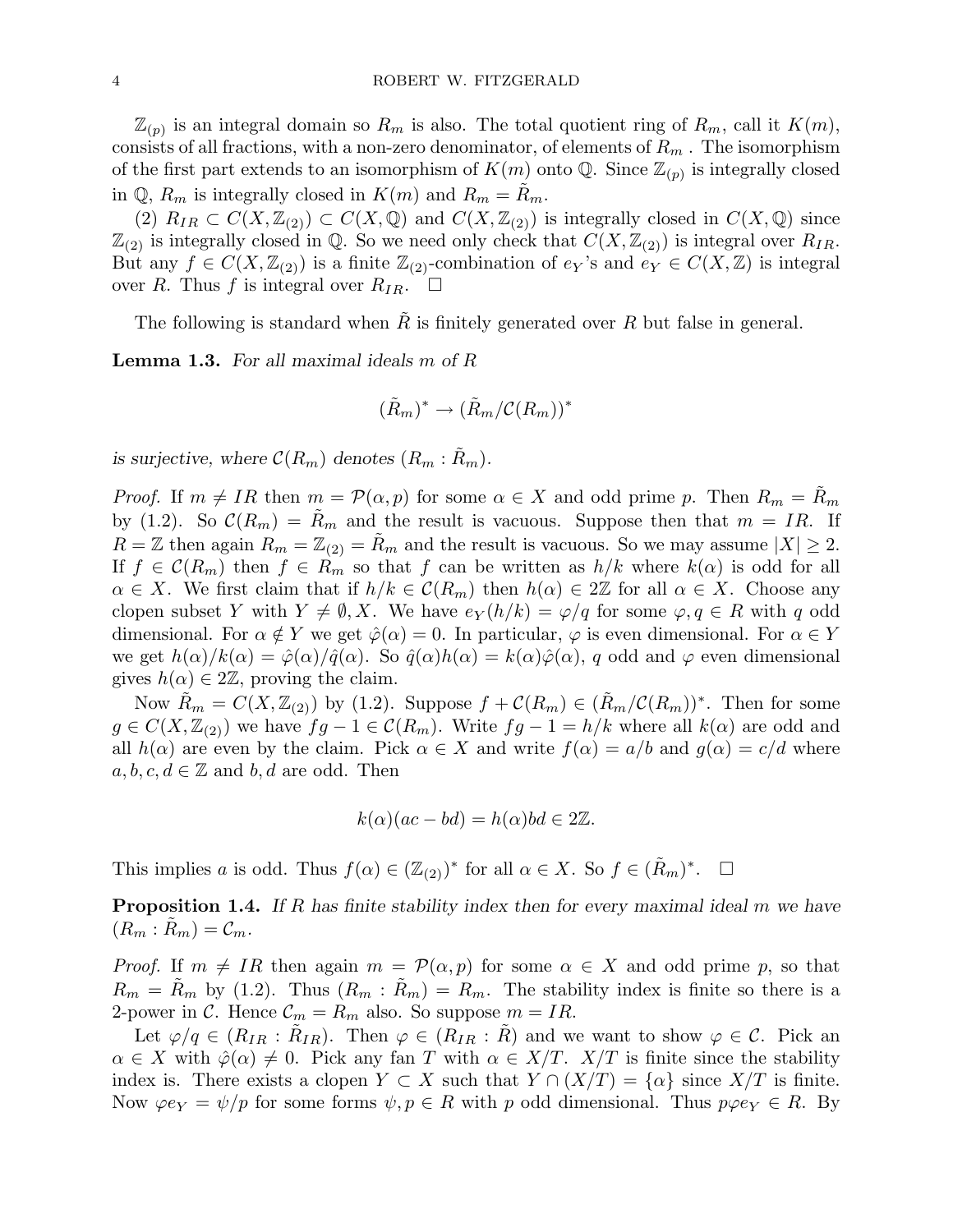the easy half of the Representation Theorem [8,7.2] we have:

$$
\sum_{\beta \in X/T} (p\varphi e_Y)(\beta) \equiv 0 \pmod{|X/T|}
$$

$$
\hat{p}(\alpha)\hat{\varphi}(\alpha) \equiv 0 \pmod{|X/T|}
$$

$$
\hat{\varphi}(\alpha) \equiv 0 \pmod{|X/T|},
$$

since  $\hat{p}(\alpha)$  is odd. Hence either  $\hat{\varphi}(\alpha) = 0$  or  $\hat{\varphi} \equiv 0 \pmod{X/T}$  for any fan T with  $\alpha \in (X/T)$ .

We now show  $\varphi \in \mathcal{C}$ . Pick any clopen subset Z and any fan S. Again,  $X/S$  is finite since the stability index is. For each  $\alpha \in X/S$  we have  $\hat{\varphi}(\alpha) \equiv 0 \pmod{X/S}$ . Thus, by the non-trivial half of the Representation Theorem, we have  $\varphi e_Z \in R$ . So  $\varphi \in \mathcal{C}$  since any  $f \in R$  is a finite Z-combination of  $e_Z$ 's.  $\Box$ 

#### 2. Projective modules.

We need results about projective modules over both  $C(X, \mathbb{Z})$  and  $C(X, \mathbb{Z}_{(2)})$ . So for this section, let X be any topological space that is compact, Hausdorff and totally disconnected. Let D be a PID, given the discrete topology. We will consider modules over  $C(X, D)$ .

For each  $\alpha \in X$  and prime  $p \in D$  set

$$
\mathcal{P}(\alpha, p) = \{ f \in C(X, D) : f(\alpha) \equiv 0 \pmod{p} \}.
$$

A module M over a ring A is torsion-free if for every regular  $a \in A$  (that is, a is a non-zero-divisor) and every non-zero  $m \in M$  we have  $am \neq 0$ .

# **Lemma 2.1.** For  $X$  and  $D$  as above

- (1) The maximal ideals of  $C(X, D)$  are the  $\mathcal{P}(\alpha, p)$ , over all  $\alpha \in X$  and primes  $p \in D$ .
- (2) Let  $m = \mathcal{P}(\alpha, p)$  be a maximal ideal of  $C(X, D)$ . Then  $C(X, D)_m \cong D_{(p)}$ .
- (3) If M is a finitely generated torsion-free  $C(X, D)$ -module then M is projective.

*Proof.* (1) This is [10, 3.1.2,3.2.1] for  $D = \mathbb{Z}$  and the proof works for any PID D.

(2) Say  $m = \mathcal{P}(\alpha, p)$ . The map  $\varphi : C(X, D)_m \to D_{(p)}$  sending  $f/g$  to  $f(\alpha)/g(\alpha)$  is clearly a surjective homomorphism. If  $\varphi(f/g) = 0$  then  $f(\alpha) = 0$ . Let  $Y = f^{-1}(0)$  and set  $h = e_Y$ . Then  $fh = 0$ ,  $h(\alpha) = 1$  and so  $h \notin m$ . Then  $f/g = 0/h = 0$  and  $\varphi$  is injective.

(3) Let m be a maximal ideal of  $C(X, D)$ . Then  $M_m$  is a torsion-free  $C(X, D)_m$ -module. By (2)  $C(X, D)_m$  is a PID, so  $M_m$  is free. Thus M is projective.  $\Box$ 

The following is presumably well-known.

**Lemma 2.2.** If A is a reduced ring and  $V_1, \ldots, V_t$  is a disjoint clopen cover of  $Spec(A)$ then there exist orthogonal idempotents  $e_1, \ldots, e_t$  of A such that  $A \cong \bigoplus Ae_i$  and, for each i,  $Spec(Ae_i)$  is homeomorphic to  $V_i$ .

*Proof.* Let  $V = V_1$ . Then V closed means  $V = V(I)$  for some ideal I and V open means  $V = V(J)'$  for some ideal J (here Y' means the complement of Y). Then

$$
I \cap J = \bigcap_{P \in \text{Spec}(A)} P = \text{nil}(A) = 0
$$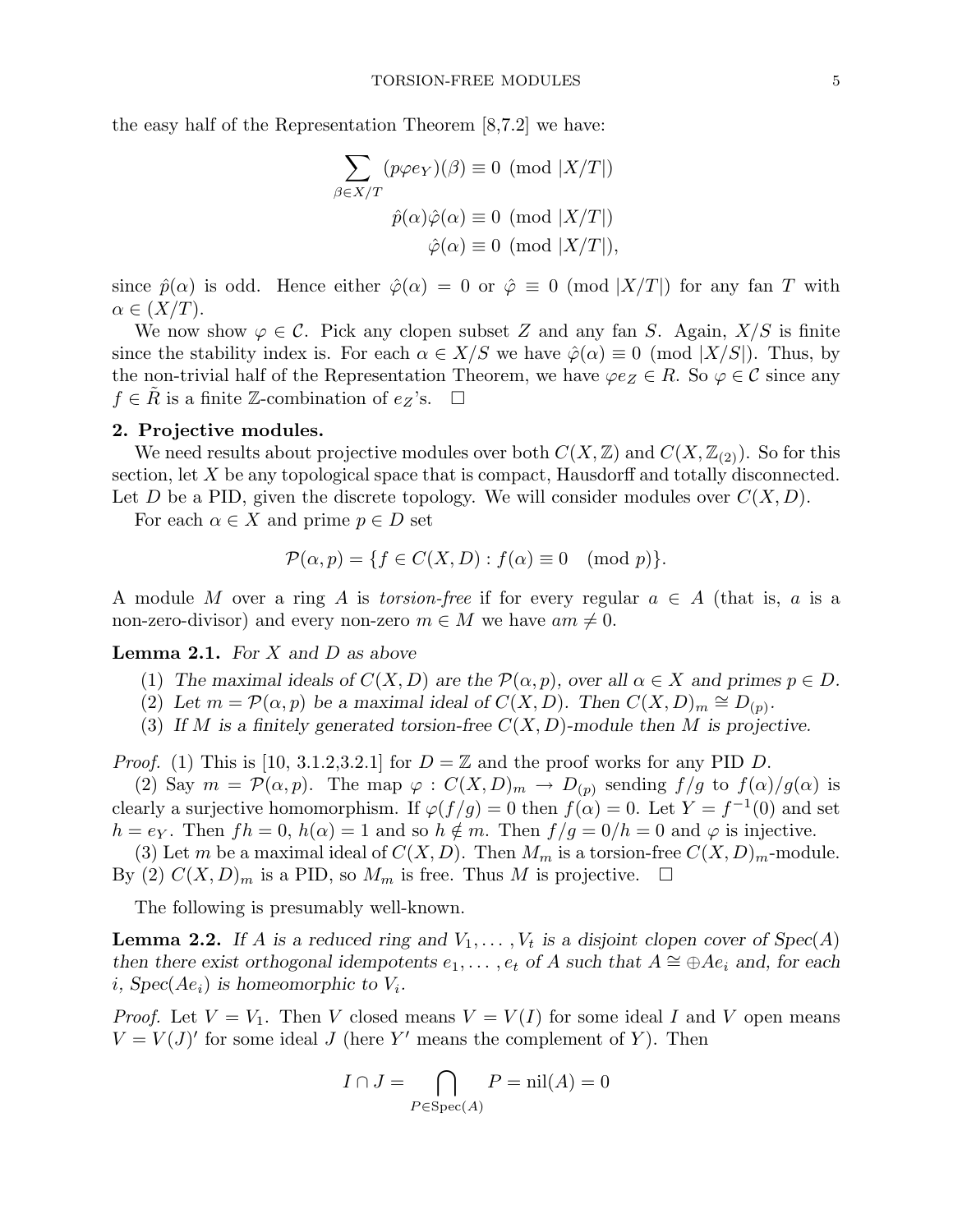and  $V \cap V' = \emptyset$  implies  $I + J = A$ . Thus  $A = I \oplus J$ . Write  $1 = e + f$  with  $e \in I$  and  $f \in J$ . Then  $I = Ae$ ,  $J = Af$  and, as  $J \cong A/I$ ,  $Spec(J) \cong V(I) = V_1$ . Similarly decompose Af.  $\square$ 

**Proposition 2.3.** Let P be a finitely generated projective module over  $\tilde{S} = C(X, D)$ . Then there exist orthogonal idempotents  $e_1, \ldots, e_t$  such that:

- (1)  $P = \bigoplus Pe_i$ .
- (2) For each i,  $\tilde{S}e_i \cong C(Y_i, D)$  for some clopen  $Y_i \subset X$ . The set  $\{Y_i : 1 \le i \le t\}$  is a disjoint clopen cover of X.
- (3) Each  $Pe_i$  is a free  $\tilde{S}e_i$ -module.

Further, if P is faithful then P contains a copy of  $\tilde{S}$  as a direct summand.

*Proof.* The rank map  $r : \text{Spec}(\tilde{S}) \to \mathbb{N}$  given by  $r(I) = \text{rank}(P_I)$  is continuous and, as P is finitely generated, bounded. Let  $V_1, \ldots, V_t$  be a clopen cover of  $Spec(\tilde{S})$  such that  $r|V_i$  is constant for each i. Let  $e_1, \ldots, e_t$  be the associated idempotents, as in (2.2). Then  $\tilde{S} \cong \oplus \tilde{S}e_i$  and  $P \cong \oplus Pe_i$ .

Now  $e_i(\alpha)^2 = e_i(\alpha)$  for all  $\alpha \in X$  so, as D is a domain,  $e_i(\alpha) = 0$  or 1. Set  $Y_i = e_i^{-1}$  $i^{-1}(1)$ . Then  $\{Y_i\}$  is disjoint clopen cover of X. Map  $\tilde{S}e_i \to C(Y_i, D)$  by  $fe_i \mapsto fe_i|Y_i$ . This is easily seen to be an isomorphism.

Each  $Pe_i$  is a projective  $\tilde{S}e_i$ -module of constant rank. hence  $Pe_i$  is  $\tilde{S}e_i$ -free by [4,1.1]. Lastly, if P is faithful then no  $Pe_i = 0$ . So each  $Pe_i$  contains at least one copy of  $\tilde{Se}_i$  as a direct summand. Thus P contains a copy of  $\tilde{S}$  as a direct summand.  $\square$ 

We recall determinants. Let  $A$  be a ring and let  $P$  be a finitely generated projective A-module. Suppose there are idempotents  $e_i$  such that  $A = \bigoplus Ae_i$ ,  $P = \bigoplus Pe_i$  and each  $Pe_i$  is a projective  $Ae_i$ -module of constant rank  $r_i$ . This holds if A is noetherian or if  $A = C(X, D)$  by (2.3). The *determinant* of P is the class in Pic(A) of the rank-one projective module:

$$
\det(P) = \bigoplus_i \wedge^{r_i} Pe_i.
$$

If  $\varphi$  is an endomorphism of P then the induced endomorphism of  $\det(P)$  is multiplication by a unique element of A, called det  $\varphi$ . When  $P = A^k$  is free then  $\varphi$  is given by a matrix and det  $\varphi$  is the usual matrix determinant.

We extend, in one direction, Wiegand's Lifting Theorem [12,1.1].

**Proposition 2.4.** Let  $I \subset \tilde{S} = C(X, D)$  be an ideal and let P be a finitely generated projective  $C(X, D)$ -module. Suppose  $\varphi$  is an  $\tilde{S}/I$ -automorphism of  $P/IP$  with determinant 1. Then there exists an automorphism  $\psi$  of P such that  $\psi$  induces  $\varphi$ .

*Proof.* We may assume P is free by (2.3) as  $Aut(\oplus Pe_i) = \oplus Aut(Pe_i)$ . Let M be a matrix for  $\varphi$ . Let M be any lifting to  $C(X, D)$ . Suppose  $M = (m_{ij})$  with det  $M = 1 + z$ , for some  $z \in I$ . There is a clopen cover  $Y_1, \ldots, Y_t$  such that all  $m_{ij}$  and z are constant on each  $Y_k$ . Call these constants  $m_{ij}(k)$  and  $z(k)$ . Then  $M(k)$  gives an endomorphism of a free Dmodule with determinant 1 modulo  $z(k)$ . By the Lifting Theorem for D [12,1.1] we can find a matrix  $N(k) = (n_{ij}(k))$  over D such that all  $n_{ij}(k) \in z(k)D$  and  $\det(M(k) + N(k)) = 1$ . Set  $n_{ij} = \sum_k n_{ij}(k) e_{Y_k}$  and for the  $p_{ij}(k) \in D$  that satisfy  $n_{ij}(k) = p_{ij}(k)z(k)$ , set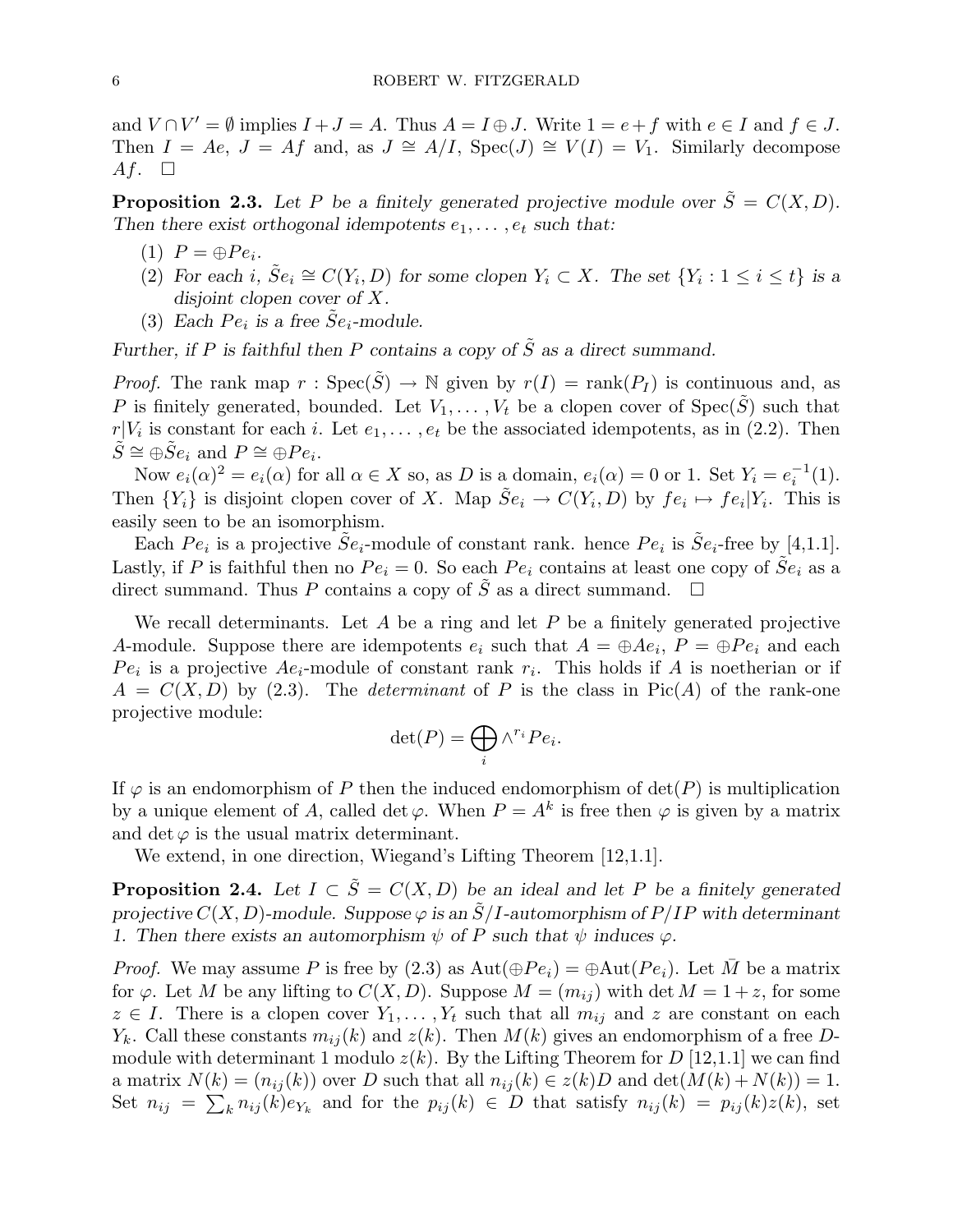$p_{ij} =$  $\overline{ }$  $k p_{ij}(k) e_{Y_k}$ . Then for all  $\alpha \in X$  we have  $n_{ij}(\alpha) = p_{ij}(\alpha) z(\alpha)$  and so each  $n_{ij} \in I$ . And we still have  $\det(M+N) = 1. \quad \Box$ 

If, in the set-up of (2.4), det  $\varphi \neq 1$  we can still lift to an endomorphism (not necessarily an automorphism) of P.

Corollary 2.5. Let  $\tilde{S} = C(X, D)$  and let P be a faithful, finitely generated projective  $\tilde{S}$ -module. Let I be an ideal of  $\hat{S}$ .

- (1) Given any  $\bar{x} \in (\tilde{S}/I)^*$  there exists an automorphism of  $P/IP$  of determinant  $\bar{x}$ .
- (2) If  $\varphi$  is an automorphism of  $P/IP$  then there exists an endomorphism of P that induces  $\varphi$ .

*Proof.* (1) We can write  $P = \tilde{S} \oplus N$ , for some  $\tilde{S}$ -module N by (2.3). Let  $x \in \tilde{S}$  lift  $\bar{x}$ . Let  $\mu$  be the endomorphism of P that is multiplication by x in the first coordinate and the identity in the second. Then  $\mu$  induces say  $\bar{\mu}: P/IP \to P/IP$  of determinant  $\bar{x}$ . As  $\bar{x}$  is a unit,  $\bar{\mu}$  is an automorphism.

(2) Let det  $\varphi = \bar{x} \in (\tilde{S}/I)^*$ . Then  $\varphi \bar{\mu}^{-1}$  is an automorphism of determinant 1, where  $\bar{\mu}$ is the automorphism constructed in the first paragraph. Lift this to an automorphism  $\psi$ of P by (2.4). Then  $\psi\mu$  is an endomorphism of P that induces  $\varphi$ .  $\Box$ 

#### 3. The construction.

Here we simply follow the development in [12], substituting results from the first two sections for the results on noetherian rings used by Wiegand. For the reader's convenience we supply most of the details.

We continue with the notation of the last section  $: X$  is a compact, Hausdorff, totally disconnected topological space, D is a PID with the discrete topology and  $S = C(X, D)$ . Further, let QD be the quotient field of D and set  $TQ = C(X, QD)$ . Let S be any ring with total quotient ring TQ and integral closure, in TQ,  $\tilde{S}$ . The two cases of  $S \subset \tilde{S} \subset TQ$ that we need are  $R \subset C(X,\mathbb{Z}) \subset C(X,\mathbb{Q})$  and  $R_{IR} \subset C(X,\mathbb{Z}_{(2)}) \subset C(X,\mathbb{Q})$ . Let C be the conductor  $(S : S)$ .

Let M be a finitely generated, torsion-free S-module. Let  $T(M)$  be the torsion submodule of  $\tilde{S} \otimes M$  (all tensor products are over S unless otherwise specified). Define  $\tilde{S}M$ to be  $\tilde{S} \otimes M/T(M)$ . Note that the map  $M \to \tilde{S}M$  is injective since being torsion-free is equivalent to  $M \to TQ \otimes M$  being injective. By construction  $\tilde{S}M$  is a finitely generated, torsion-free  $\tilde{S}$ -module hence projective by  $(2.1)$ .

**Lemma 3.1.** Suppose  $M$  is a finitely generated, torsion-free  $S$ -module. If  $M$  is faithful and  $\mathcal C$  contains a regular element then  $\tilde{S}M$  is faithful.

*Proof.* Suppose there exists a  $y \in \tilde{S}$  such that  $y\tilde{S}M = 0$ , that is,  $y(\tilde{S} \otimes M) \subset T(M)$ . Since M is finitely generated we can find a regular  $z \in \tilde{S}$  such that  $zy(\tilde{S} \otimes M) = 0$ . Let  $w \in \mathcal{C}$ be regular. Then  $wzy \in S$  and  $0 = wzy(1 \otimes M) = 1 \otimes wzyM$ . Now M is torsion-free so  $M \to TQ \otimes M$  is injective. Hence  $wzyM = 0$ . Then M faithful implies  $wzy = 0$  and hence that  $y = 0$  since  $wz$  is regular.  $\square$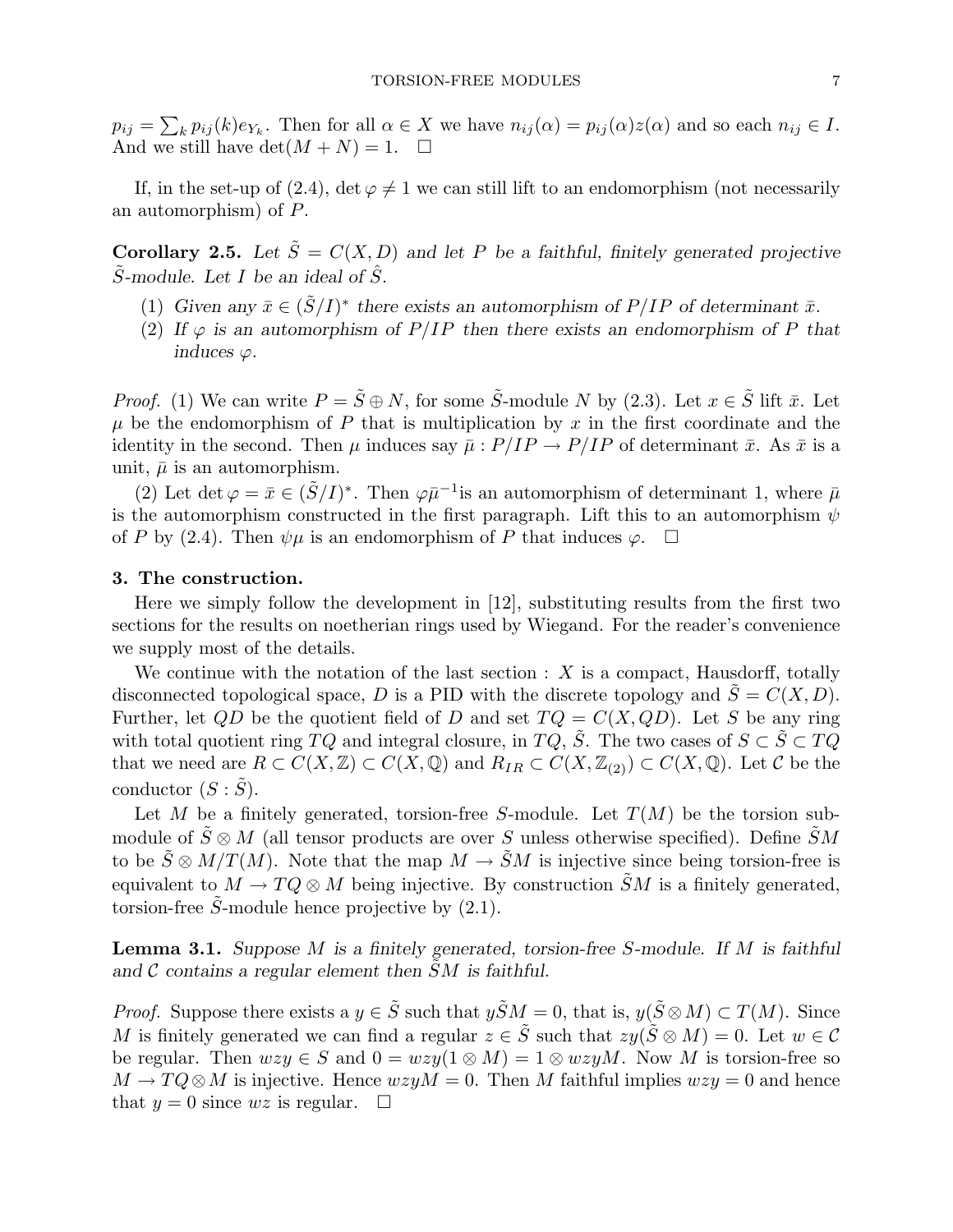We can write  $M$  in terms of the *standard pull-back*:



Suppose now that M is faithful. For any  $x \in (\tilde{S}/\mathcal{C})^*$  choose an automorphism  $\varphi$  of  $\widetilde{S}M/CM$  with det  $\varphi = x$ , which is possible by (2.5). Define  $M^x$  by the pull-back:



We will let  $\pi : \tilde{S}^* \to (\tilde{S}/\mathcal{C})^*$  be the natural projection.

**Proposition 3.2.** Let M be a faithful, finitely generated torsion-free  $\tilde{S}$ -module.

- (1)  $M^x$  is well-defined, that is, it does not depend on the choice of the automorphism  $\varphi$  of determinant x.
- $(2)$   $(M^x)^y \cong M^{xy}.$
- (3)  $M^x \cong M$  iff there exists an automorphism  $\theta : \tilde{S}M/CM \to \tilde{S}M/CM$  of determinant xu, where  $u \in \pi(\tilde{S}^*)$ , such that  $\theta(M/CM) \subset M/CM$ . In particular, if  $x \in \pi(\tilde{S}^*)$ then  $M^x \cong M$ .

Proof. These results are part of [12,2.2]. The proofs are diagram chases, which continue to be valid here, and liftings which follow from  $(2.4)$  and  $(2.5)$ .  $\Box$ 

We now revert to our original set-up :  $R$  is a reduced Witt ring,  $X$  is its space of orderings and  $R = C(X, \mathbb{Z})$ .

**Proposition 3.3.** Let  $R$  be a reduced Witt ring with finite stability index. Let  $M$  be a faithful, finitely generated, torsion-free R-module. Then for all  $x \in (\tilde{R}/\mathcal{C})^*$ , we have  $(M^x)_m \cong M_m$  for each maximal ideal m of R.

*Proof.* Now C contains regular element, namely  $2<sup>s</sup>$  where s is the stability index. So  $\tilde{R}M$  is faithful and hence contains a copy of  $\tilde{R}$  as a direct summand by (2.3). So we can write  $\tilde{R}M/CM \cong (\tilde{R}/\mathcal{C}) \oplus N$ , for some  $(\tilde{R}/\mathcal{C})$ -module. Let  $\varphi$  be multiplication by  $x = f + C \in (\tilde{R}/\mathcal{C})^*$  in the first coordinate and the identity on the second coordinate. Let m be a maximal ideal of R and set  $y = f + \mathcal{C}_m \in (\tilde{R}_m/\mathcal{C}_m)^*$ . Now  $\mathcal{C}_m = (R_m : \tilde{R}_m)$  by (1.4) so  $\tilde{R}_m M_m / C_m M_m \cong \tilde{R}_m / C_m \oplus N_m$ . Let  $\psi$  be multiplication in the first coordinate by y and the identity on the second coordinate. If j is the map  $\tilde{R}M/CM \to \tilde{R}_mM_m/\mathcal{C}_mM_m$ then  $\psi j = j\varphi$ .

Define  $\alpha : (M^x)_m \to (M_m)^y$  by:

$$
\frac{1}{q}(g\otimes m_1+T(M),m_2+\mathcal{C}M)\mapsto \bigg(\frac{g}{q}\otimes m_1+T(M_m),\frac{m_2}{q}+\mathcal{C}_mM_m\bigg),
$$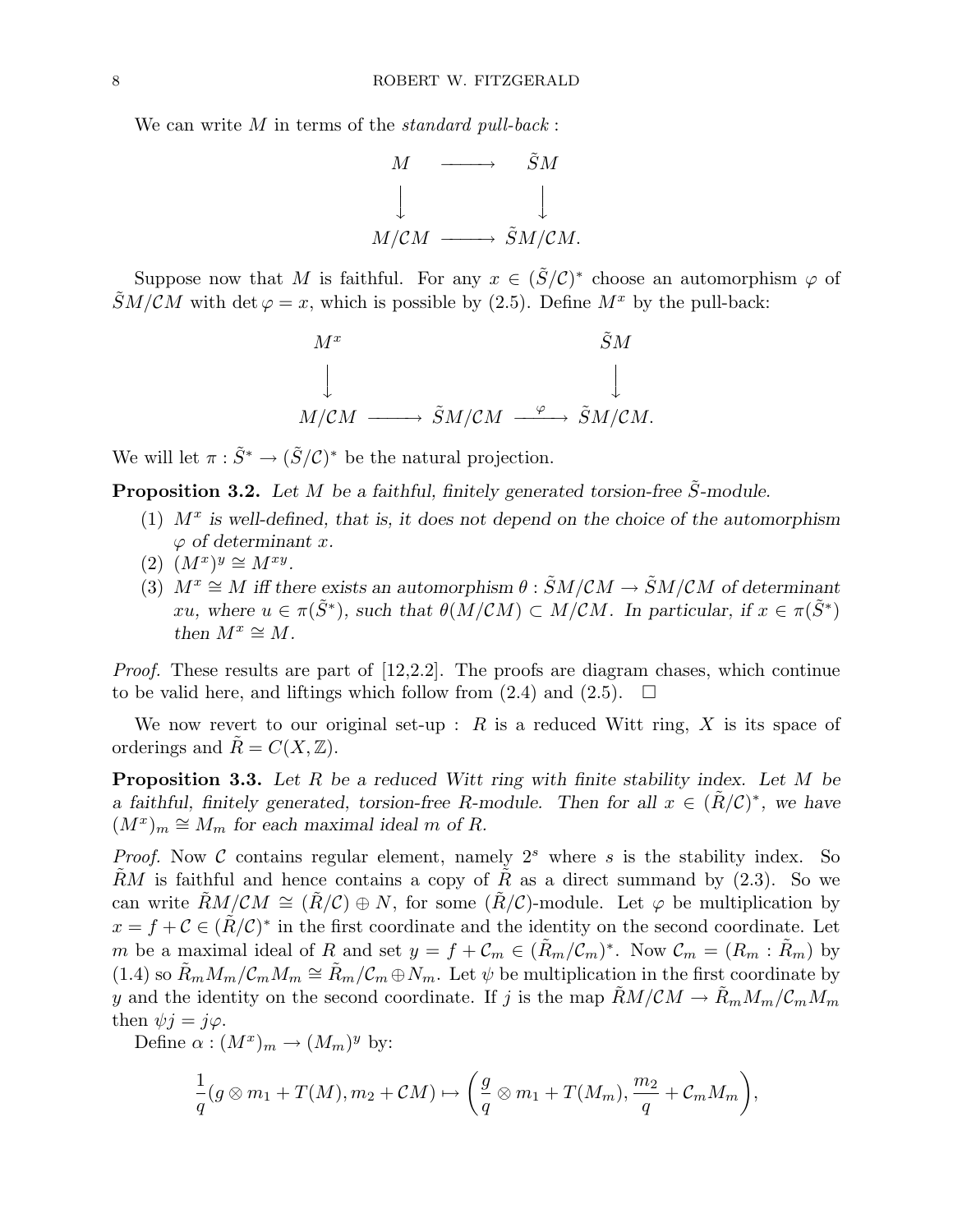where  $q \in R \setminus m$ ,  $q \in \tilde{R}$  and  $m_1, m_2 \in M$ . We check the image is indeed in  $(M_m)^y$ .

$$
\psi((1 \otimes \frac{m_2}{q} + T(M_m)) + C_m M_m) = \frac{1}{q} \cdot \psi((1 \otimes m_2 + T(M_m)) + C_m M_m)
$$
  

$$
= \frac{1}{q} \cdot \psi j((1 \otimes m_2 + T(M)) + CM)
$$
  

$$
= \frac{1}{q} \cdot j\varphi((1 \otimes m_2 + T(M)) + CM)
$$
  

$$
= \frac{1}{q} \cdot j(g \otimes m_1 + T(M))
$$
  

$$
= \frac{g}{q} \otimes m_1 + T(M_m),
$$

where the computation of  $\varphi$  follows since we began with  $(g \otimes m_1 + T(M), m_2 + CM) \in M^x$ . Thus  $\alpha$  is well-defined and can easily be check to be an isomorphism. Thus  $(M^x)_m \cong$  $(M_m)^y$ . Now  $\pi : (\tilde{R}_m)^* \to (\tilde{R}_m/\mathcal{C}_m)^*$  is surjective by (1.34) hence, by (3.2) applied to  $S = R_m$ ,  $(M_m)^y \cong M_m$ . So  $(M^x)_m \cong M_m$ .  $\square$ 

**Proposition 3.4.** Let R have finite stability index. Let  $M$ ,  $N$  be faithful, finitely generated torsion-free R-modules. If  $\tilde{R}M \cong \tilde{R}N$  and  $M_{IR} \cong N_{IR}$  then  $N \cong M^x$  for some  $x \in (\tilde{R}/\mathcal{C})^*$ .

*Proof.* Set  $S = R \setminus IR$ . Each  $s \in S$  is a unit modulo C as some  $2^k \in \mathcal{C}$  and  $s \notin IR$  implies  $(2^k, s) = R$ . So

$$
S^{-1}M/\mathcal{C}S^{-1}M=M/\mathcal{C}M\quad\text{and}\quad S^{-1}(\tilde{R}/\mathcal{C})=\tilde{R}/\mathcal{C}.
$$

We are given isomorphisms  $\alpha: S^{-1}M \to S^{-1}N$  and  $\beta: \tilde{R}M \to \tilde{R}N$ . Now  $\alpha$  induces an isomorphism  $\alpha_1 : M/CM \to N/CN$  and hence an isomorphism

$$
\alpha_2 = 1_{S^{-1}\tilde{R}} \otimes \alpha : S^{-1}\tilde{R} \otimes_{S^{-1}R} S^{-1}M \to S^{-1}\tilde{R} \otimes_{S^{-1}R} S^{-1}N.
$$

Now  $S^{-1}\tilde{R}\otimes_{S^{-1}R}S^{-1}M\cong S^{-1}(\tilde{R}\otimes_R M)$ . Hence  $\alpha_2$  maps  $S^{-1}(\tilde{R}\otimes M)$  to  $S^{-1}(\tilde{R}\otimes N)$ . Since  $\alpha_2$  takes torsion to torsion it induces an isomorphism  $\alpha_3: S^{-1}(\tilde{R}M) \to S^{-1}(\tilde{R}N)$ . This in turn gives an isomorphism  $\alpha_4$ :  $\ddot{R}M/CM \rightarrow \ddot{R}N/CN$  upon modding out by  $\mathcal{C}S^{-1}\tilde{R}M$  and its image.

Further,  $\beta$  also induces an isomorphism  $\beta_1 : \tilde{R}M/\mathcal{C}M \to \tilde{R}N/\mathcal{C}N$ . Set  $\varphi = \beta_1^{-1}$  $i_1^{-1}\alpha_4$ , an automorphism of  $\tilde{R}M/CM$ . Let  $x = \det \varphi \in (\tilde{R}/\mathcal{C})^*$ . Then the pull-back of  $M^x$  and the standard pull-back of N are isomorphic via  $\beta, \beta_1, \alpha_1$ . Thus  $N \cong M^x$ .  $\Box$ 

**Theorem 3.5.** Let R be a reduced Witt ring with finite stability index. Let  $M, N$  be faithful, finitely generated torsion-free R-modules. The following are equivalent:

- (1)  $M^x \cong N$  for some  $x \in (\tilde{R}/\mathcal{C})^*$ .
- (2)  $M_m \cong N_m$  for all maximal ideals m of R.
- $(3)$   $M_{IR} \cong N_{IR}$ .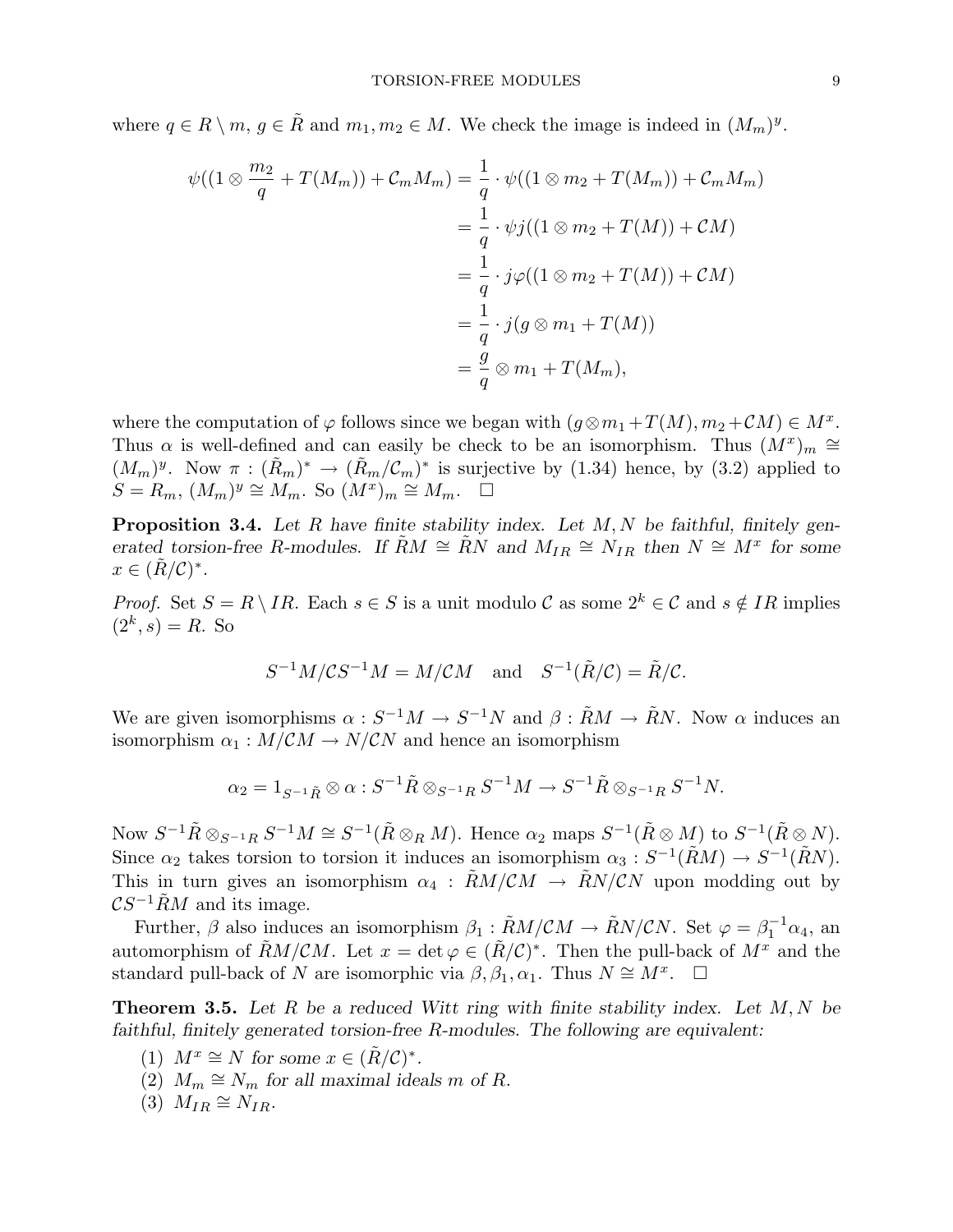*Proof.* (1 → 2) is (3.3) and (2 → 3) is clear so we show (3 → 1). Given that  $M_{IR} \cong N_{IR}$ we need to show  $\widetilde{R}M \cong \widetilde{R}N$  by (3.4). To simplify the notation, set  $P = \widetilde{R}M$  and  $Q = \widetilde{R}N$ . We can find a disjoint clopen cover  ${Y_i}$  of X such that the rank functions (from Spec(R) to  $N$ ) of both M and N are constant on each  $Y_i$ . Then there is a set of orthogonal idempotents  ${e_i}$  such that

$$
P = \bigoplus_{i=1}^{t} P e_i \quad \text{and} \quad Q = \bigoplus_{i=1}^{t} Q e_i,
$$

where each  $Pe_i$  and  $Qe_i$  is a free  $\tilde{R}e_i$ -module (see the proof of (2.3)). Let  $r_i(P)$  denote the rank (over  $\tilde{R}e_i$ ) of  $Pe_i$ ; similarly define  $r_i(Q)$ . Clearly  $P \cong Q$  iff  $r_i(P) = r_i(Q)$  for all i.

Let  $\alpha \in X$  and let  $\tilde{m} = \mathcal{P}(\alpha, 2)$ . Write (as in (2.3))  $\tilde{R}e_i$  as  $C(Y_i, \mathbb{Z})$ . If  $\alpha \in Y_i$  then for  $j \neq i$  we have  $(Pe_j)_{\tilde{m}} = 0$  since  $e_i e_i = 0$  and  $e_i \notin \tilde{m}$ . Thus

$$
P_{\tilde{m}} = (Pe_i)_{\tilde{m}} \cong (C(Y_i, \mathbb{Z})^{r_i(P)})_{\tilde{m}} \cong (\mathbb{Z}_{(2)})^{r_i(P)},
$$

by (2.1). Hence  $r_i(P) = r_i(Q)$  for all i iff for all  $\alpha \in X$ ,  $P_{\tilde{m}} \cong Q_{\tilde{m}}$  where  $\tilde{m} = \mathcal{P}(\alpha, 2)$ . Let  $A$  be a finitely generated projective  $R$ -module. The map

$$
\varphi: \tilde{R}_{\tilde{m}}\otimes_{R_{IR}}A_{\tilde{m}}\rightarrow (\tilde{R}\otimes_R A)_{\tilde{m}}\\ \frac{f}{g}\otimes \frac{a}{x}\mapsto \frac{f\otimes a}{gx},
$$

is a well-defined isomorphism (with inverse  $(f \otimes a)/g \mapsto (f/g) \otimes a$ ). Here  $f \in \tilde{R}$ ,  $g, x \in \tilde{R} \setminus \tilde{m}$ and  $a \in A$ . Next, let tor denote the torsion submodule of  $(R \otimes P)_{\tilde{m}}$ . The projection

$$
\psi : (\tilde{R} \otimes A)_{\tilde{m}} \to (\tilde{R}A)_{\tilde{m}} = (\tilde{R} \otimes A/T(A))_{\tilde{m}}
$$

has kernel tor. Namely, if  $\sum (f_i \otimes a_i)/g_i \in \text{tor}$  then there exists a regular  $z \in \tilde{R}_{\tilde{m}}$  with reading the function of the matrix  $\sum (f_i \otimes a_i)/g_i \in \omega$  for the exists a regular  $z \in R_{\tilde{m}}$  with  $z \sum (f_i \otimes a_i)/g_i = 0$ . Thus  $zh \sum f_i \otimes a_i = 0$  for some  $h \notin \tilde{m}$ . This implies  $h \sum f_i \otimes a_i$  is torsion in  $\ddot{R} \otimes A$ . Hence

$$
\sum \frac{f_i \otimes a_i}{g_i} = \sum \frac{h f_i \otimes a_i}{h g_i} \in \ker(\psi).
$$

The reverse inclusion is similar. We thus have for all  $\tilde{m} = \mathcal{P}(\alpha, 2)$ :

$$
P_{\tilde{m}} = (\tilde{R}M)_{\tilde{m}} \cong (\tilde{R} \otimes M)_{\tilde{m}}/tor \cong (\tilde{R}_{\tilde{m}} \otimes_{R_{IR}} M_{IR})/tor.
$$

So  $M_{IR} \cong N_{IR}$  implies  $P_{\tilde{m}} \cong Q_{\tilde{m}}$  for all  $\tilde{m} = \mathcal{P}(\alpha, 2)$  which, by the first part of the proof, implies  $P \cong Q$ . □

**Definition.** For an R-module M that is faithful, finitely generated and torsion-free, the genus Genus(M) is the set of isomorphism classes of R-modules N, also faithful, finitely generated and torsion-free, with  $M_m \cong N_m$  for all maximal ideals m of R.  $\Delta_M$  is the set of  $x \in (\tilde{R}/\mathcal{C})^*$  such that there exists an automorphism  $\theta$  of  $\tilde{R}M/\mathcal{C}M$  of determinant x such that  $\theta(MCM) \subset M/CM$ .  $\Delta_m$  is a subgroup of  $(\tilde{R}/\mathcal{C})^*$ .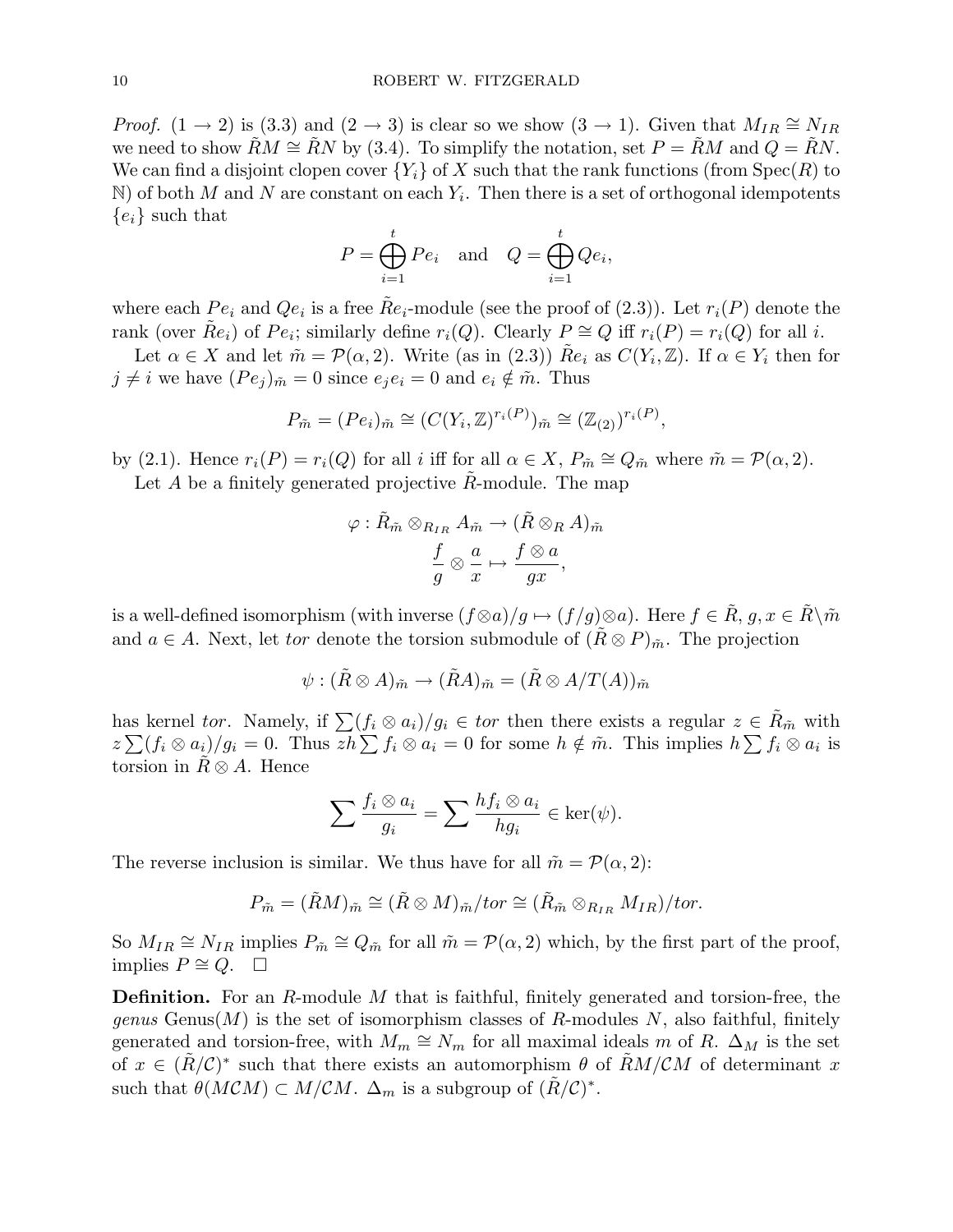**Theorem 3.6.** Let R be a reduced Witt ring of finite stability index. Let M be a faithful, finitely generated torsion-free R-module. Then the following is exact:

$$
1 \to \pi(\tilde{R}^*) \Delta_M \to (\tilde{R}/\mathcal{C})^* \to \text{Genus}(M) \to 1,
$$

where  $\pi : \tilde{R}^* \to (\tilde{R}/\mathcal{C})^*$  is the natural projection.

*Proof.* Combine  $(3.5)$  and  $(3.2)(3)$ .  $\Box$ 

Note that Genus(M) inherits the structure of a group from the sequence of  $(3.6)$ . To write the operation explicitly: if  $A, B \in \text{Genus}(M)$  then  $A + B = M^{xy}$  where  $A = M^x$ and  $B = M^y$ . This is well-defined since if  $A = M^z$  and  $B = M^w$  also then by  $(3.2)(2)$  we have  $M = M^{x^{-1}z}$  and  $M = M^{yw^{-1}}$ . Hence  $M^{xy} = M^{zw}$ .

**Lemma 3.7.** Let R have finite stability index. Let  $M, N$  be faithful, finitely generated torsion-free R-modules.

- (1) If  $x \in (\tilde{R}/\mathcal{C})^*$  then  $(M \oplus N)^x \cong M^x \oplus N$ .
- (2)  $\Delta_M \Delta_N \subset \Delta_{M \oplus N}$ .

Proof. (1) It is easy to check that:

$$
\frac{\tilde{R}(M \oplus N)}{\mathcal{C}(M \oplus N)} \cong \frac{\tilde{R}M}{\mathcal{C}M} \oplus \frac{\tilde{R}N}{\mathcal{C}N}.
$$

Given  $x \in (\tilde{R}/\mathcal{C})^*$  pick an automorphism  $\varphi$  of  $\tilde{R}M/\mathcal{C}M$  with determinant x. Then  $\psi =$  $\varphi \oplus 1$  is an automorphism of  $\tilde{R}(M \oplus N)/\mathcal{C}(M \oplus N)$  with determinant x. Thus  $(M \oplus N)^x \cong$  $M^x \oplus N$ .

(2) If  $x \in \Delta_M$  then let  $\theta$  be the automorphism of  $RM/CM$  with determinant x and satisfying  $\theta(M/CM) \subset M/CM$ . Then  $\theta \oplus 1$  has determinant x also and takes  $(M \oplus$  $N/\mathcal{C}(M \oplus N)$  into itself. Thus  $x \in \Delta_{M \oplus N}$ . Similarly for  $x \in \Delta_N$ .  $\Box$ 

For ring-orders A one has  $\Delta_M\Delta_N = \Delta_{M\oplus N}$  by [13, 1.7]. We have been unable to decide if this holds for our Witt rings. For this reason, we are unable to extend the various cancellation results of [6],[12] and [13].

**Corollary 3.8.** Let R have finite stability index. Let M be a finitely generated torsionfree R-module that contains R as a direct summand. Then there is a projection  $Pic(R) \rightarrow$  $Genus(M).$ 

*Proof.* Pic(R) = Genus(R) and we have  $\Delta_R \subset \Delta_M$  by (3.7). So the sequence of (3.6) gives the projection:

$$
\operatorname{Pic}(R) \cong \frac{(\tilde{R}/\mathcal{C})^*}{\pi(\tilde{R}^*)\Delta_R} \to \frac{(\tilde{R}/\mathcal{C})^*}{\pi(\tilde{R}^*)\Delta_M} \cong \operatorname{Genus}(M).
$$

¤

When  $M = R^{n}$  (3.8) gives back half of [5, 2.8] which says, in this notation, that  $Genus(R^n) = Pic(R).$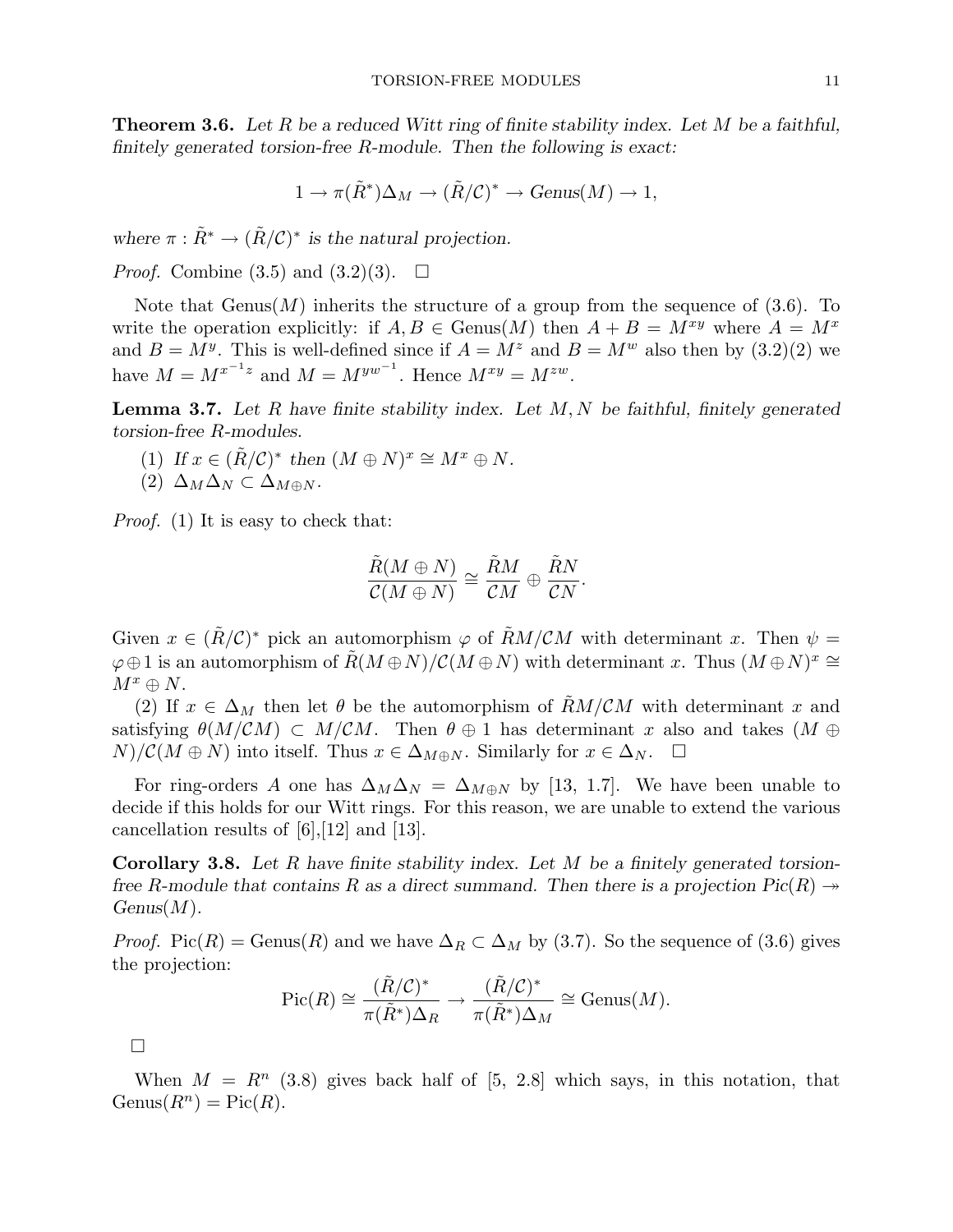**Corollary 3.8.** Suppose R has stability index  $st(R) \leq 2$ . Let M, N be faithful, finitely generated torsion-free modules. The following are equivalent:

- $(1)$   $M \cong N$ .
- (2)  $M_m \cong N_m$  for all maximal ideals m of R.
- $(3)$   $M_{IR} \cong N_{IR}$ .

*Proof.* We have  $4 \in \mathcal{C}$  so each element  $x \in (\tilde{R}/\mathcal{C})^*$  is represented by a function  $f \in$  $\tilde{R} = C(X, \mathbb{Z})$  with values in  $\{\pm 1\}$ . Thus  $x \in \pi(\tilde{R}^*)$ . Then (3.6) gives Genus(M) is trivial. Hence (2) implies (1). Clearly (1) implies (2) and the equivalence of (2) and (3) is (3.5).  $\Box$ 

The equivalence of (1) and (2) fails if  $st(R) \geq 3$  since in this case  $Pic(R) = Genus(R)$ is non-trivial [5,2.5]. Also (3.9) is a partial generalization of [4, 1.17] (the case of  $M = R$ ) and  $[5, 2.5]$  (the case of M free).

# 4. Examples.

We begin with a simple example to illustrate Wiegand's construction of  $M^x$  and the failure, in general, of cancellation.

**Example.** Let  $R = \mathbb{Z}[E_3]$ . Here  $\tilde{R} = \mathbb{Z}^8$ ,  $C = 8\tilde{R}$  and  $\tilde{R}/C = (\mathbb{Z}/8\mathbb{Z})^8$ . We have  $(\tilde{R}/\mathcal{C})^* = {\pm 1, \pm 3}^8$  and  $\pi(R^*) = {\pm 1}^8$ . Let  $M = R$  so that  $\tilde{R}M = \tilde{R}$ . We want to compute  $\Delta_M$ .

Let  $x \in (\tilde{R}/\mathcal{C})^*$ ; write  $x = y+\mathcal{C}$  for some  $y \in \tilde{R}$ . The only automorphism of  $\tilde{R}M/\mathcal{C}M =$ R/C of determinant x is multiplication by x, call it  $\mu$ . Then  $x \in \Delta_M$  iff  $\mu(M/CM) \subset$  $M/CM$  iff  $x(1+C) \in M/C$  iff  $y+C \in M/C$  iff  $y \in M = R$ . Now for any  $q \in R$ ,  $q+C \in (\tilde{R}/C)^*$ iff every signature of q is odd iff q is odd-dimensional.Hence  $\Delta_M = (R \setminus IR)/C$ .

We next compute  $\pi(R^*)\Delta_M$ . If  $z_1, z_2 \in E_3$  are independent then  $\langle z_1, z_2, z_1z_2 \rangle$  has signature 3 at the two orderings with  $z_1, z_2$  positive, and signature  $-1$  at the other six orderings. Indeed, any element of  $(\tilde{R}/\mathcal{C})^*$  with two coordinates 3 and the rest -1 comes from an element of R and hence is in  $\Delta_M$ . So  $\pi(R^*)\Delta_M$  has index at most two in  $(\tilde{R}/\mathcal{C})^*$ . Now none of the elements  $(\pm 3, \pm 1, \pm 1, \pm 1, \pm 1, \pm 1, \pm 1, \pm 1)$  of R are in R [3, p. 380] so  $y = (3, 1, 1, 1, 1, 1, 1, 1) \notin \pi(R^*)\Delta_M$ . Thus  $\pi(R^*)\Delta_M$  has index two in  $(\tilde{R}/\mathcal{C})^*$  and y represents the non-trivial coset. Thus:

$$
R^y = \{ (r + \mathcal{C}, z) \in (R/\mathcal{C}) \oplus \tilde{R} : \hat{r}(\alpha_1) = 3z_1, \hat{r}(\alpha_i) = z_i \text{ for } i \ge 2 \},
$$

is locally isomorphic, but not isomorphic, to R. We know  $Pic(R) = Genus(M)$  consists of R and  $I = (\langle 1, 1, t_1 \rangle, \langle 1, t_2, t_2t_3 \rangle)$ , where  $t_1, t_2, t_3$  generate  $E_3$ , by [3, p. 380] again. So  $R^y \cong I$ .

Now let  $\rho_1 = \langle \langle t_1, t_2, t_3 \rangle \rangle$ , the 3-fold Pfister form  $\langle 1, t_1 \rangle \otimes \langle 1, t_2 \rangle \otimes \langle 1, t_3 \rangle$ . Let  $\alpha_i$ , for  $1 \leq i \leq 8$ , be the orderings on R and let  $\alpha_1$  be the ordering with  $t_1, t_2, t_3$  all positive. Let  $e_i$  be the characteristic function for  $\alpha_i$ , that is,  $e_i(\alpha_j) = \delta_{ij}$ . Let  $\rho_i$  be the 3-fold Pfister form with  $8e_i = \rho_i$ . Let  $N = R/\text{ann}(\rho_1)$ ; N is torsion-free, but not faithful. Now  $RN = e_1 \otimes \mathbb{Z} \cong \mathbb{Z}$  since if  $i \geq 2$  we have:

$$
8(e_i \otimes (1 + \operatorname{ann}(\rho_1)) = 1 \otimes (\rho_i + \operatorname{ann}(\rho_1)) = 0,
$$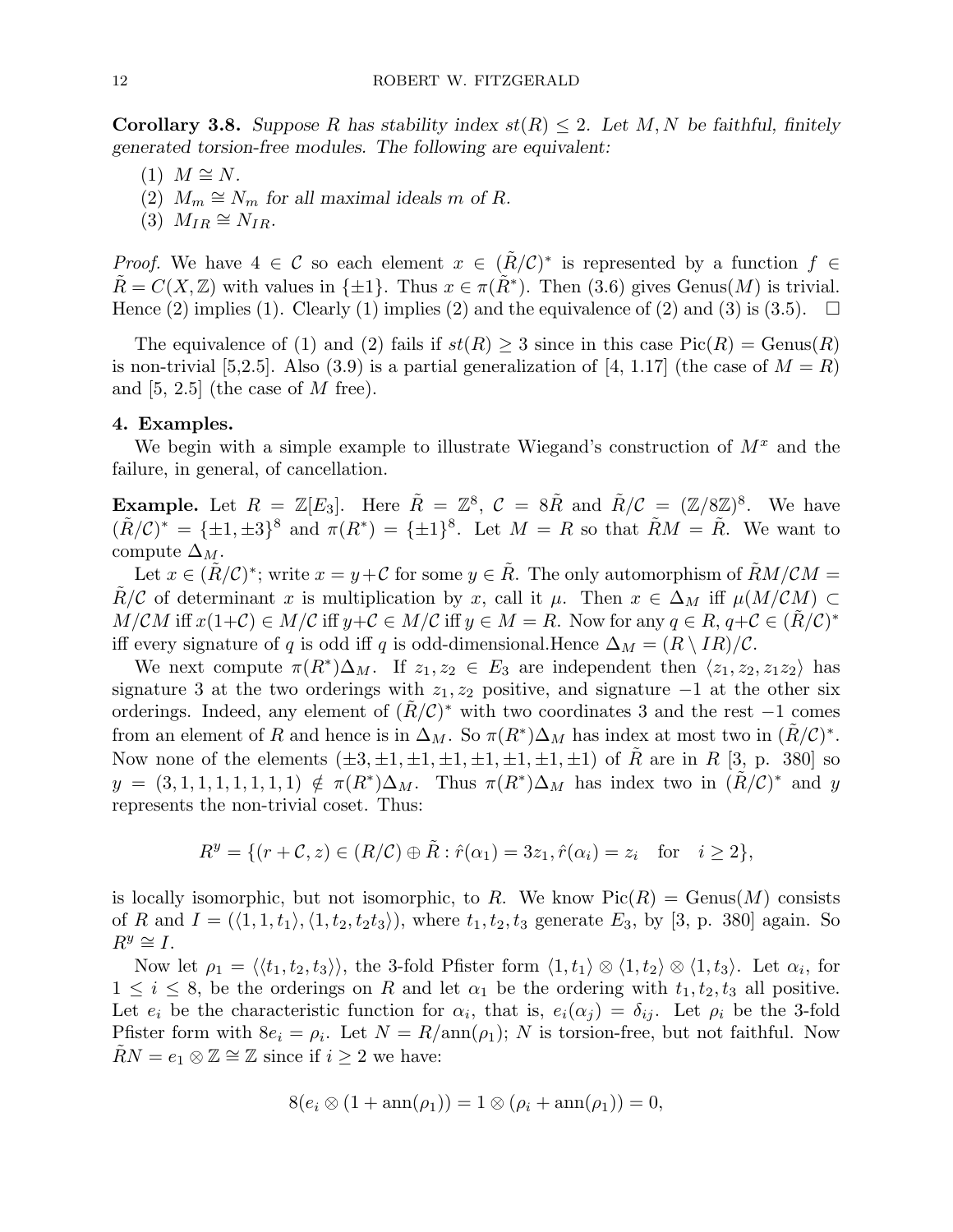and so  $e_i \otimes N \subset T(N)$ . Then  $RN/CN \cong \mathbb{Z}/8\mathbb{Z}$ . Let  $\varphi$  be the automorphism of  $RN/CN$ that, as a map of  $\mathbb{Z}/8\mathbb{Z}$ , is multiplication by 3. Then  $\det \varphi = (3, 1, 1, 1, 1, 1, 1, 1)$ . Note that  $\varphi(N/CN) \subset N/CN$ . So det  $\varphi \in \Delta_N$ .

Let  $A = R \oplus N$ . A is torsion-free and faithful. By [13, 1.7] we have  $\Delta_A = \Delta_R \Delta_N =$  $(\tilde{R}/\mathcal{C})^*$ . We thus obtain from (3.6) and (3.7)

$$
R \oplus N \cong (R \oplus N)^y \cong R^y \oplus N \cong I \oplus N.
$$

Since  $R$  is not isomorphic to  $I$  we see that cancellation fails here. For other examples of the failure of cancellation, when R is noetherian, see [12, 2.3]

We next consider odd degree extensions. For a Witt ring  $R$ ,  $R_t$  denotes the torsion ideal we next consider odd degree extensions. For a witt ring  $R$ ,  $R_t$  denotes the torsion ideal of R and  $R_{red}$  is  $R/R_t$ , which is again a Witt ring. For a field F we let  $\sum F^{*2}$  denote the set of non-zero sums of squares in F.

**Lemma 4.1.** Let  $K/F$  be an odd degree extension of formally real fields. Let  $R =$  $(WF)_{red}$  and  $M = (WK)_{red}$ . Then M is a faithful, torsion-free R-module. M is finitely  $(W F)_{red}$  and  $M = (W K)_{red}$ . Then M is a faithful, torsion-free<br>generated over R, iff  $F^*/\sum F^{*2}$  has finite index in  $K^*/\sum K^{*2}$ .

*Proof.* Let  $i_* : WF \to WK$  be induced by the inclusion  $F \subset K$ . M is an R-module via  $(q + W_t F)(\varphi + W_t K) = i_*(q)\varphi + W_t K$ , where  $q \in WF$  and  $\varphi \in WK$ . If  $i_*(q) \in W_t K$  and  $\alpha \in X_F$  then  $\alpha$  extends to, say,  $\beta \in X_K$  [11, III,4.3] and  $0 = \widehat{i_*(q)}(\beta) = \widehat{q}(\alpha)$ . So  $q \in W_tF$ and M is a faithful R-module. If  $q + W_tF$  is regular then  $\hat{q}(\alpha) \neq 0$  for all  $\alpha \in X_F$  and so and M is a faiture *n*-module. If  $q + w_t r$  is regular then  $q(\alpha) \neq 0$  for an  $\alpha \in A_F$  and so  $i_*(q)\varphi \in W_t K$  implies  $\varphi \in W_t K$ . So M is torsion-free. Lastly,  $F^* \cap \sum K^{*2} = \sum F^{*2}$  since  $u_*(q)\varphi \in W_t\Lambda$  implies  $\varphi \in W_t\Lambda$ . So M is torsion-free. Lastly,  $F^{-1} \Sigma \Lambda^* = \Sigma F$  since<br>if  $a \in F^* \cap \Sigma K^{*2}$  then  $n\langle 1 \rangle \perp \langle -a \rangle$  is isotropic over K, for some n, and hence isotropic over  $F$  by Springer's Theorem [11, II, 5.3]. Thus:

$$
\frac{F^*}{\sum F^{*2}} \cong \frac{F^* \sum K^{*2}}{\sum K^{*2}} \hookrightarrow \frac{K^*}{\sum K^{*2}}.
$$

The group associated to R,  $G_R$ , is  $F^*/\sum F^{*2}$ . Similarly,  $G_M = K^*/\sum K^{*2}$ . So M is finitely generated over  $R$  iff  $G_M$  is finitely generated over  $G_R.$   $\;\;\Box$ 

**Lemma 4.2.** Let  $K/F$  be an odd degree extension of formally real fields. Let  $R =$  $(W F)_{red}$  and  $M = (W K)_{red}$ . Suppose M is finitely generated over R. Let  $\alpha \in X_F$ , p and odd prime and  $m = P(\alpha, p) \subset R$ . Then  $M_m \cong \mathbb{Z}_\ell^n$  $C_{(p)}^r$ , where r is the number of extensions of  $\alpha$  to  $K$ .

*Proof.* Let  $\beta_1, \ldots, \beta_r$  be the extensions of  $\alpha$  to K. We map  $M_m$  to  $\mathbb{Z}_{\ell}^r$  $_{(p)}^r$  by:

$$
\frac{\psi}{s} \mapsto \left( \frac{\hat{\psi}(\beta_1)}{\hat{s}(\alpha)}, \dots, \frac{\hat{\psi}(\beta_r)}{\hat{s}(\alpha)} \right),
$$

where  $\psi = \varphi + W_t K$  and  $s = q + W_t F$  for some  $\varphi \in W K$  and  $q \in WF$ . Suppose  $\psi/s$  is sent to 0. Then  $\hat{\varphi}(\beta_i) = 0$  for each i. Set  $Z = {\beta \in X_K : \hat{\varphi}(\beta) \neq 0}$ . Z is clopen. Let  $\epsilon: X_K \to X_F$  be the restriction map. Then  $\epsilon(Z)$  is clopen by the Open Mapping Theorem of [2]. Thus there exist a  $u \in WF$  and positive integer k such that  $\hat{u}(\gamma)$  is  $2^k$  for  $\gamma \notin \epsilon(Z)$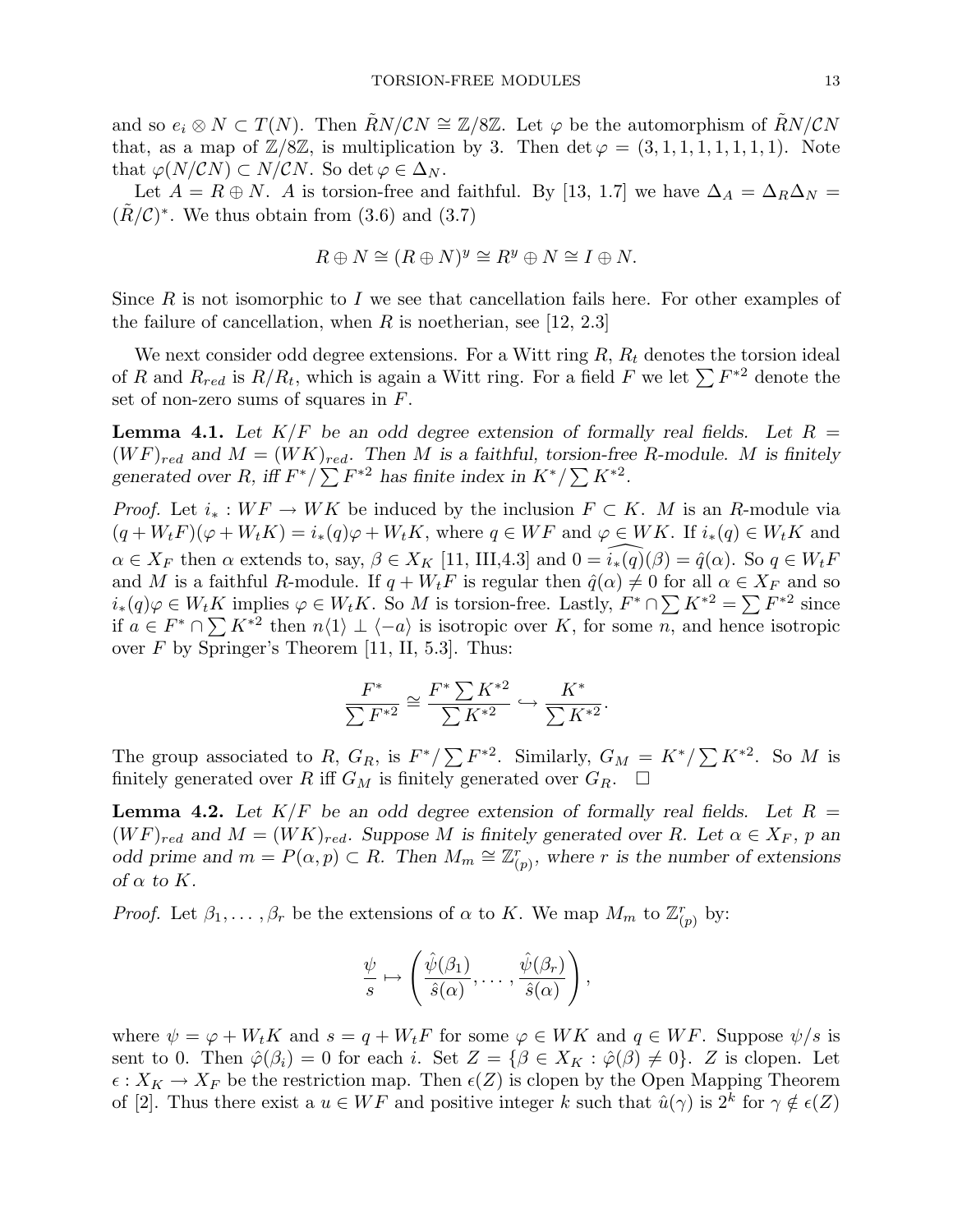and 0 for  $\gamma \in \epsilon(Z)$ . No  $\beta_i$  is in Z so  $\alpha$  is not in  $\epsilon(Z)$ . Thus  $u+W_tF \notin P(\alpha, p)$  and  $u\varphi = 0$ . Hence  $\psi/s = 0/u$  and the map is injective.

To show the map is surjective, let  $\bar{x} = (a_1/b, \ldots, a_r/b) \in \mathbb{Z}_{p}^r$  $r_{(p)}^r$ . Pick clopen sets  $Y_1, \ldots, Y_r$  in  $X_K$  such that for every i we have  $Y_i \cap {\beta_1, \ldots, \beta_r} = {\beta_i}.$  There is a positive integer n such that for each i there exists a  $v_i \in WK$  with  $\hat{v}_i$  equal to  $2^n$  on  $Y_i$ and 0 off  $Y_i$ . Then:

$$
\frac{\sum a_i v_i + W_t K}{2^n b + W_t F} \mapsto \bar{x}.
$$

¤

**Corollary 4.3.** Let K and L be odd degree extensions of formally real F of finite stability index. Let  $R = (WF)_{red}, M = (WK)_{red}$  and  $N = (WL)_{red}$ . Suppose M and N are finitely generated R-modules. If  $M_{IR} \cong N_{IR}$  as R-modules then

- (1) Each  $\alpha \in X_F$  has the same number of extensions to K as to L.
- (2)  $M^x \cong N$  for some  $x \in (\tilde{R}/\mathcal{C})^*$ .
- (3) If  $K/F$  is separable then  $Genus(M)$  is a quotient of  $Pic(R)$ .

*Proof.* (2) follows from (3.5) and (1) follows from (3.5) and (4.2). When  $K/F$  is separable then K is a simple extension of F and so  $i_* : WF \to WK$  is a split monomorphism. In particular,  $WK \cong WF \oplus Q$ , for some WF-module Q. Thus R is a direct summand of M. Apply  $(3.8)$ .  $\square$ 

We remark that if  $M_{IR} \cong N_{IR}$  as rings then it is simple to show  $M \cong N$ . Thus the significance of (4.3) comes from having the weaker condition that  $M_{IR}$  and  $N_{IR}$  be isomorphic as R-modules.

**Corollary 4.4.** Let K and L be odd degree extensions of formally real F with  $st(F) \leq 2$ . Let  $R = (WF)_{red}$ ,  $M = (WK)_{red}$  and  $N = (WL)_{red}$ . Suppose M and N are finitely generated R-modules. If  $M_{IR} \cong N_{IR}$  as R-modules then  $M \cong N$ .

*Proof.* Combine (3.9) with (4.1).  $\Box$ 

We close with some computations of  $\mathcal{C}_R$ , the conductor of R, and  $R/\mathcal{C}_R$  for a reduced Witt ring R.

**Lemma 4.5.** Let  $R = S[E_1]$ , where  $E_1 = \{1, t\}$  is the group of order 2 and S is a reduced Witt ring. If  $s_1 + s_2t \in \mathcal{C}_R$ , for some  $s_i \in S$ , then  $s_1, s_2 \in \mathcal{C}_S$ .

*Proof.* Each ordering  $\alpha$  on S has two extensions to R, one with  $t > 0$ , denoted  $\alpha^+$ , and one with  $t < 0$ , denoted  $\alpha^-$ . Let  $B \subset X_S$  be clopen. Let  $A = B^+ \cup B^-$ , where  $B^+ = \{\alpha^+ : \alpha \in B\}$  and similarly for  $B^-$ . Then  $(s_1 + s_2t)e_A = q_1 + q_2t$  for some  $q_1, q_2 \in S$ . Evaluate this at  $\alpha^+$  and  $\alpha^-$  for some  $\alpha \in B$  to get:

$$
\hat{s}_1(\alpha) + \hat{s}_2(\alpha) = \hat{q}_1(\alpha) + \hat{q}_2(\alpha)
$$
  

$$
\hat{s}_1(\alpha) - \hat{s}_2(\alpha) = \hat{q}_1(\alpha) - \hat{q}_2(\alpha).
$$

Thus for each  $\alpha \in B$  and for  $i = 1, 2$  we have  $\hat{s}_i(\alpha) = \hat{q}_i(\alpha)$ . Evaluate now at  $\beta^+$  and  $\beta^$ for some  $\beta \notin B$  to get:

$$
\hat{q}_1(\beta) + \hat{q}_2(\beta) = 0 = \hat{q}_1(\beta) - \hat{q}_2(\beta).
$$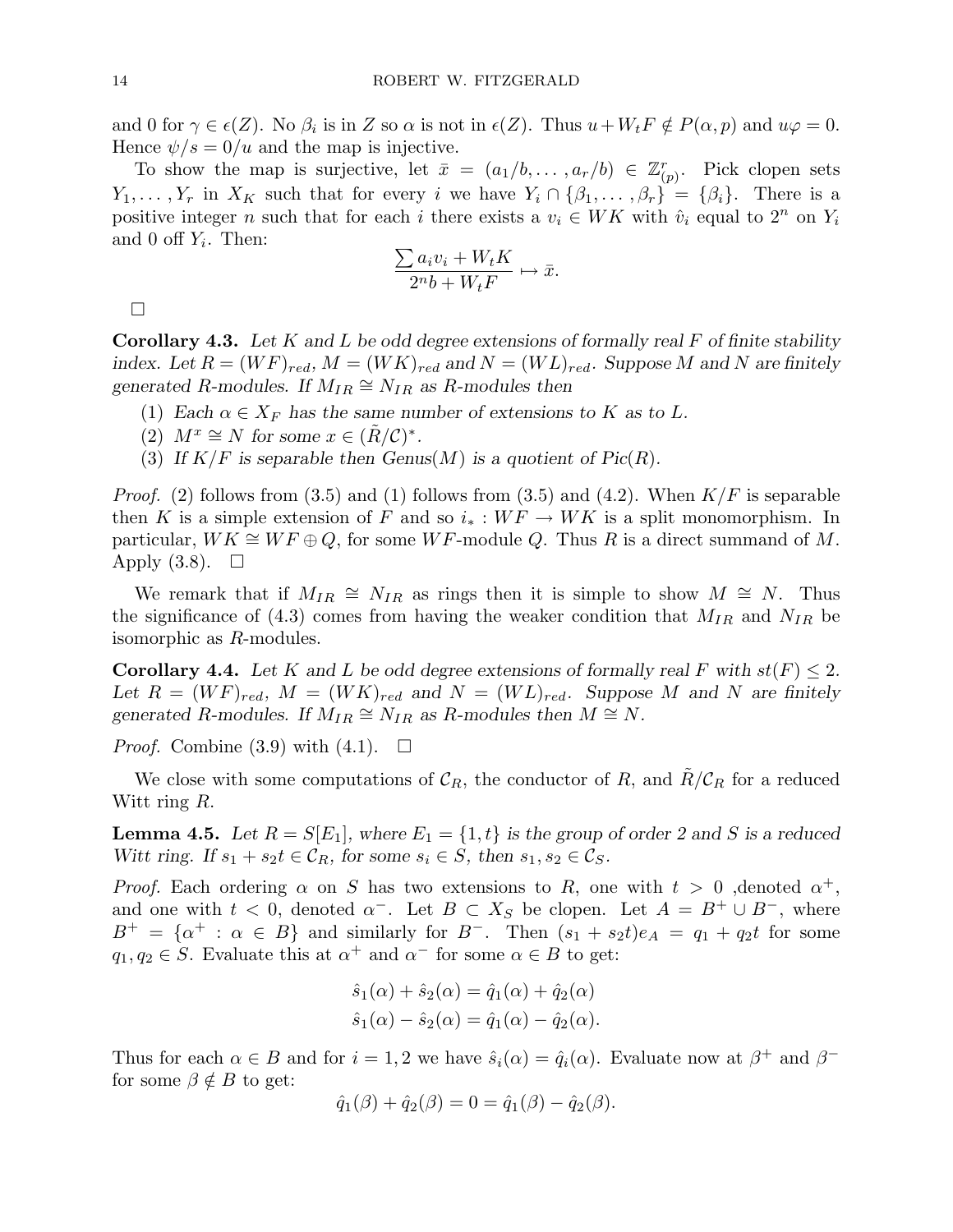Thus  $\hat{q}_i(\beta) = 0$  for all  $\beta \notin B$  and  $i = 1, 2$ . This implies  $s_1 e_B = q_1$  and  $s_2 e_B = q_2$ . Since B was arbitrary, we have  $s_1, s_2 \in \mathcal{C}_S$ .  $\Box$ 

**Proposition 4.6.** Let  $R = S[E_1]$  with  $E_1 = \{1, t\}$ . Then:

(1) 
$$
C_R = (\langle 1, t \rangle, \langle 1, -t \rangle) C_S.
$$

(2) 
$$
\tilde{R}/\mathcal{C}_R \cong (\tilde{S}/2\mathcal{C}_S) \oplus (\tilde{S}/2\mathcal{C}_S).
$$

*Proof.* (1) Let  $I = (\langle 1, t \rangle, \langle 1, -t \rangle)C_S$ . Let  $s \in C_S$  and set  $\varphi = \langle 1, t \rangle s$ . We will show  $\varphi \in C_R$ (the proof for  $\langle 1, -t \rangle$ s is the same). Let  $A \subset X_R$  be clopen. Write  $A = B^+ \cup C^-$  for some clopen subsets B, C of  $X_S$ . Suppose  $se_B = q \in S$ . Then  $\varphi e_A = \varphi e_{B^+} = 2se_B = 2q \in S$ R. Hence  $\varphi \in \mathcal{C}_R$ .

Now suppose  $s_1 + s_2t \in \mathcal{C}_R$ . Let  $A = H(t)$ , the set of orderings on R with  $t > 0$ . Then  $(s_1 + s_2t)e_A = q_1 + q_2t$  for some  $q_1, q_2 \in S$ . Evaluating at  $\alpha^+$  and  $\alpha^-$  for any  $\alpha \in X_S$ gives:

$$
\hat{s}_1(\alpha) + \hat{s}_2(\alpha) = \hat{q}_1(\alpha) + \hat{q}_2(\alpha)
$$

$$
0 = \hat{q}_1(\alpha) - \hat{q}_2(\alpha).
$$

Thus  $q_1 = q_2$  and  $s_1 + s_2 = 2q_1$ . Hence:

$$
s_1 + s_2t = -2q_1 + \langle 1, t \rangle s_2.
$$

Now  $\langle 1, t \rangle q_1 = (s_1 + s_2t)e_A \in C_R$ . By  $(4.5)$   $q_1 \in C_S$  and so  $2q_1 \in I$ . Again by  $(4.5)$  we have  $s_2 \in \mathcal{C}_S$  and so  $\langle 1, t \rangle s_2 \in I$ . So  $s_1 + s_2t \in I$ .

(2) First  $\tilde{R} \cong \tilde{S} \oplus \tilde{S}$  via  $f \mapsto (f|_{H(t)}, f|_{H(-t)})$ . Also, by (1),  $\mathcal{C}_R = 2\tilde{R}\mathcal{C}_S$ . The result follows.  $\square$ 

**Proposition 4.7.** If  $R = R_1 \sqcap R_2$ , the fiber product of  $R_1$  and  $R_2$ , then

$$
\mathcal{C}_R = (\mathcal{C}_{R_1} \cap IR_1) \oplus (\mathcal{C}_{R_2} \cap IR_2).
$$

*Proof.* Suppose  $s \in \mathcal{C}_{R_1} \cap IR_1$ . Let  $A \subset X_R$  be clopen. Write  $A = A_1 \cup A_2$  with  $A_i \subset X_{R_i}$ for  $i = 1, 2$ . Then  $(s, 0)e_A = (se_{A_1}, 0) \in IR_1 \times 0 \subset R$ . This shows that  $(\mathcal{C}_{R_1} \cap IR_1) \times 0 \subset \mathcal{C}_R$ . Similarly  $0 \times (\mathcal{C}_{R_2} \cap IR_2) \subset \mathcal{C}_R$ . Hence  $(\mathcal{C}_{R_1} \cap IR_1) \oplus (\mathcal{C}_{R_2} \cap IR_2) \subset \mathcal{C}_R$ .

Now suppose  $(s_1, s_2) \in \mathcal{C}_R$ . Let  $B \subset X_{R_1}$  be clopen. We have  $(s_1e_B, 0) = (s_1, s_2)e_B \in \mathcal{C}_R$ R. Then  $s_1e_B \in IR_1$  for every clopen  $B \subset X_{R_1}$ . In particular,  $s_1 \in C_{R_1}$  and, taking  $B = X_{R_1}, s_1 \in IR_1$ . So  $s_1 \in C_{R_1} \cap IR_1$  and the proof that  $s_2 \in C_{R_2} \cap IR_2$  is similar.  $\Box$ 

**Corollary 4.8.** Suppose  $R = R_1 \sqcap R_2$ s finitely generated.

- (1) If neither  $R_i$  is  $\mathbb{Z}$  then  $\tilde{R}/\mathcal{C}_R \cong (\tilde{R}_1/\mathcal{C}_{R_1}) \oplus (\tilde{R}_2/\mathcal{C}_2)$ .
- (2) If  $R_1 = \mathbb{Z}$  and  $R_2 \neq \mathbb{Z}$  then  $\tilde{R}/\tilde{\mathcal{C}}_R \cong (\mathbb{Z}/2\mathbb{Z}) \oplus \tilde{R}_2/\mathcal{C}_{R_2}$ .
- (3)  $R_1 = R_2 = \mathbb{Z}$  then  $\mathcal{C}_R \cong (\mathbb{Z}/2\mathbb{Z}) \oplus (\mathbb{Z}/2\mathbb{Z}).$

*Proof.*  $\tilde{R} \cong \tilde{R}_1 \oplus \tilde{R}_2$ . If  $R_i \neq \mathbb{Z}$  then  $\mathcal{C}_{R_i} \subset IR_i$  since  $R_i$  is either a group ring (use (4.6)) or a product (use (4.7)). Thus if neither  $R_i$  is  $\mathbb Z$  then  $\mathcal C_r = \mathcal C_{R_1} \oplus \mathcal C_{R_2}$ , by (4.7), and the result follows. If  $R_i = \mathbb{Z}$  then  $\mathcal{C}_{R_i} = \mathbb{Z}$  and  $\mathcal{C}_{R_i} \cap IR_i = (2)$ . Apply (4.7).  $\Box$